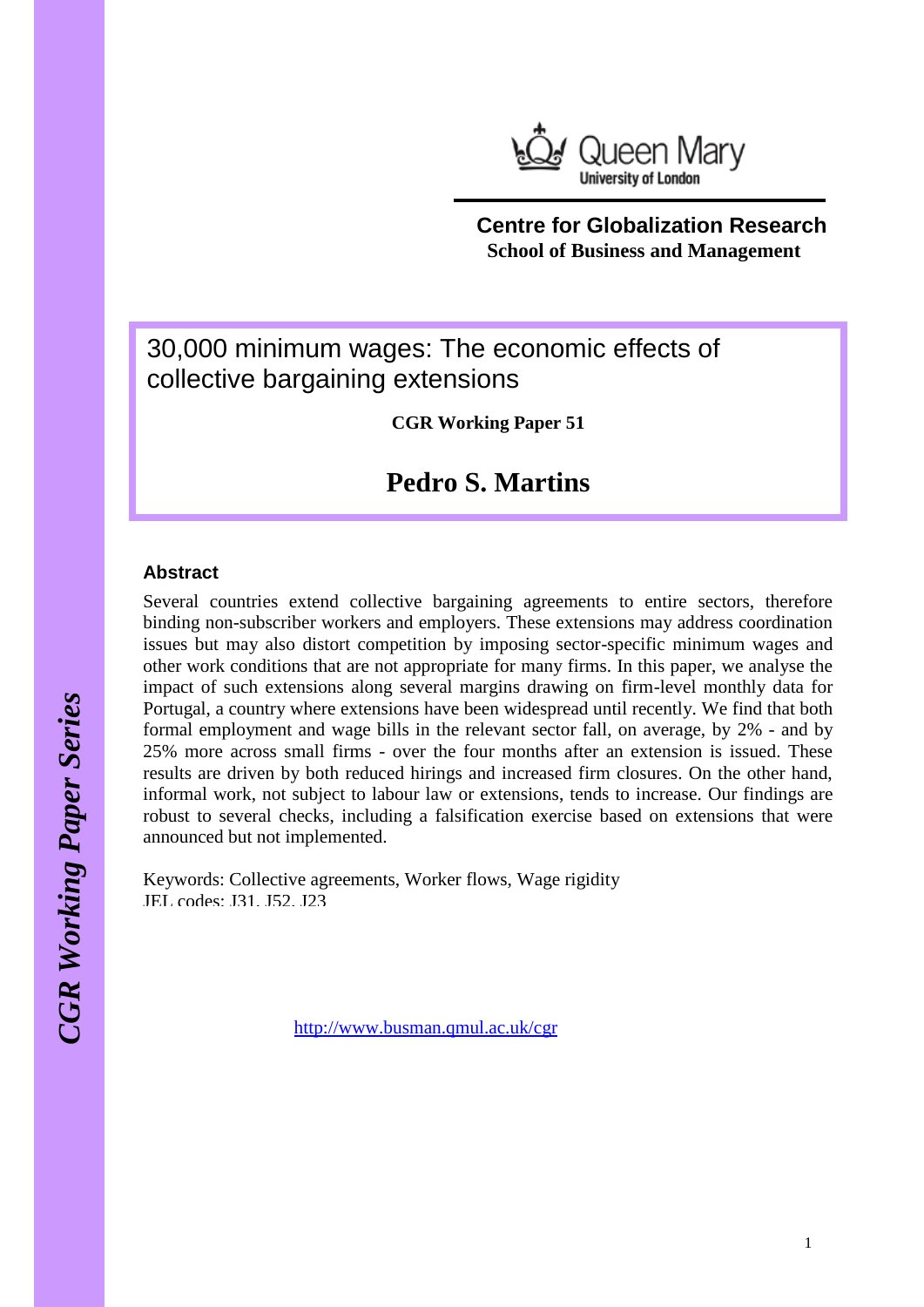## 30,000 minimum wages:

## The economic effects of collective bargaining extensions<sup>∗</sup>

Pedro S. Martins†

Queen Mary University of London & CEG-IST & IZA

June 21, 2014

#### Abstract

Several countries extend collective bargaining agreements to entire sectors, therefore binding non-subscriber workers and employers. These extensions may address coordination issues but may also distort competition by imposing sector-specific minimum wages and other work conditions that are not appropriate for many firms. In this paper, we analyse the impact of such extensions along several margins drawing on firm-level monthly data for Portugal, a country where extensions have been widespread until recently. We find that both formal employment and wage bills in the relevant sector fall, on average, by 2% - and by 25% more across small firms - over the four months after an extension is issued. These results are driven by both reduced hirings and increased firm closures. On the other hand, informal work, not subject to labour law or extensions, tends to increase. Our findings are robust to several checks, including a falsification exercise based on extensions that were announced but not implemented.

Keywords: Collective agreements, Worker flows, Wage rigidity.

JEL Codes: J31, J52, J23.

<sup>∗</sup> I thank comments from Rui Abreu, Albert Jaeger, David Neumark, Alvaro Novo, Pedro Portugal, Ernesto ´ Villanueva and seminar and conference participants at Nova SBE (Lisbon), PEJ (Covilh˜a), IZA (Brussels and Bonn), NIESR (London), QMUL (London), IEFP (Lisbon), ZEW (Mannheim) and the ECB (Frankfurt). Part of this paper was written while visiting Nova SBE, whose hospitality is greatly appreciated. I am also grateful for data access provided by the Ministry of the Economy and Employment, Portugal. All errors are my own.

<sup>†</sup>Email: [p.martins@qmul.ac.uk](mailto:p.martins@qmul.ac.uk). Address: School of Business and Management, Queen Mary, University of London, Mile End Road, London E1 4NS, United Kingdom. Phone: +44/0 2078827472. Web: <http://webspace.qmul.ac.uk/pmartins>.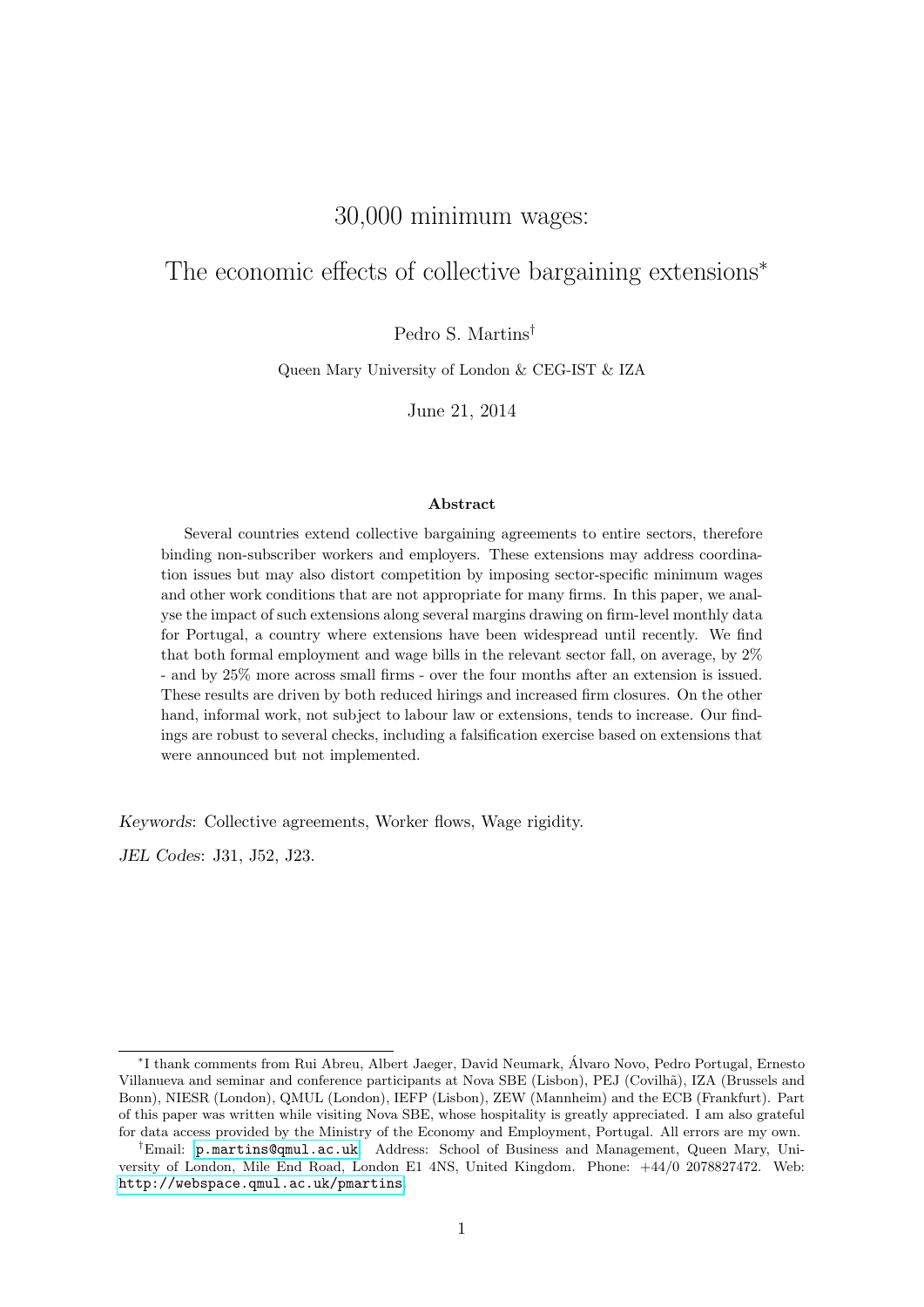## 1 Introduction

The minimum wage is typically regarded as a policy variable that exhibits little variability. In fact, a national minimum wage, if applicable, tends to be revised at a relatively low time frequency, possibly with further (upward) adjustments at a sub-national level. However, in many countries, the number of minimum wages is actually very large and their values vary frequently not only over time and space but also along other dimensions. This situation arises from minimum wages set by collective bargaining agreements, in particular when such agreements are extended by a country's authorities beyond their subscribing employer associations and unions - and their affiliated workers [\(Traxler & Behrens 2002\)](#page-26-0). Since collective agreements typically establish minimum wages for the most important job types and job levels in those firms, their extensions are equivalent to the setting of fully-binding minimum wages, even if only for specific economic sectors or sector-region pairs.

This paper examines empirically some of the main economic effects of such extensions of collective bargaining agreements and the resulting likely large number of binding minimum wages. To the best of our knowledge, our paper is the first to address this important question, in particular from a causal perspective.<sup>1</sup> Specifically, we evaluate the impact of extensions in terms of the employment and wage bills of the affected sectors. Such extensions - which also explain the large wedges between union density and union coverage in many countries - may promote the leveling of the playing field in terms of working conditions (including minimum wages), as they require all firms in a sector to comply with the same set of minimum standards determined jointly by a subset of firms and workers in that sector. Indeed, any 'unfair' competition that may follow from firms undercutting a collective agreements' wage levels is automatically ruled out from a legal perspective once that agreement's extension comes into force.

On the other hand, the combination of minimum pay levels and other working conditions that follows from a collective agreement, namely in terms of rent sharing [\(Abowd & Lemieux](#page-24-0) [1993,](#page-24-0) [Martins 2009](#page-25-0)b, [Card et al. 2014\)](#page-24-0) may not be appropriate for all firms and workers in a sector. In particular, smaller or new firms may target different segments of the product market, which imply different optimal settings in terms of working conditions, especially in a

<sup>&</sup>lt;sup>1</sup>See [Margolis](#page-25-0) [\(1994\)](#page-25-0) for an earlier, related paper - but focusing on theoretical aspects of collective agreement extensions - and [Murtin et al.](#page-26-0) [\(2013\)](#page-26-0) for a cross-country, time series analysis. On the other hand, the minimum wage literature is very large. Recent contributions include [Neumark & Wascher](#page-26-0) [\(2006\)](#page-26-0), [Portugal & Cardoso](#page-26-0) [\(2006\)](#page-26-0), and [Neumark et al.](#page-26-0) [\(2013\)](#page-26-0). See also [Avouyi-Dovi et al.](#page-24-0) [\(2013\)](#page-24-0) for a related study of collective bargaining.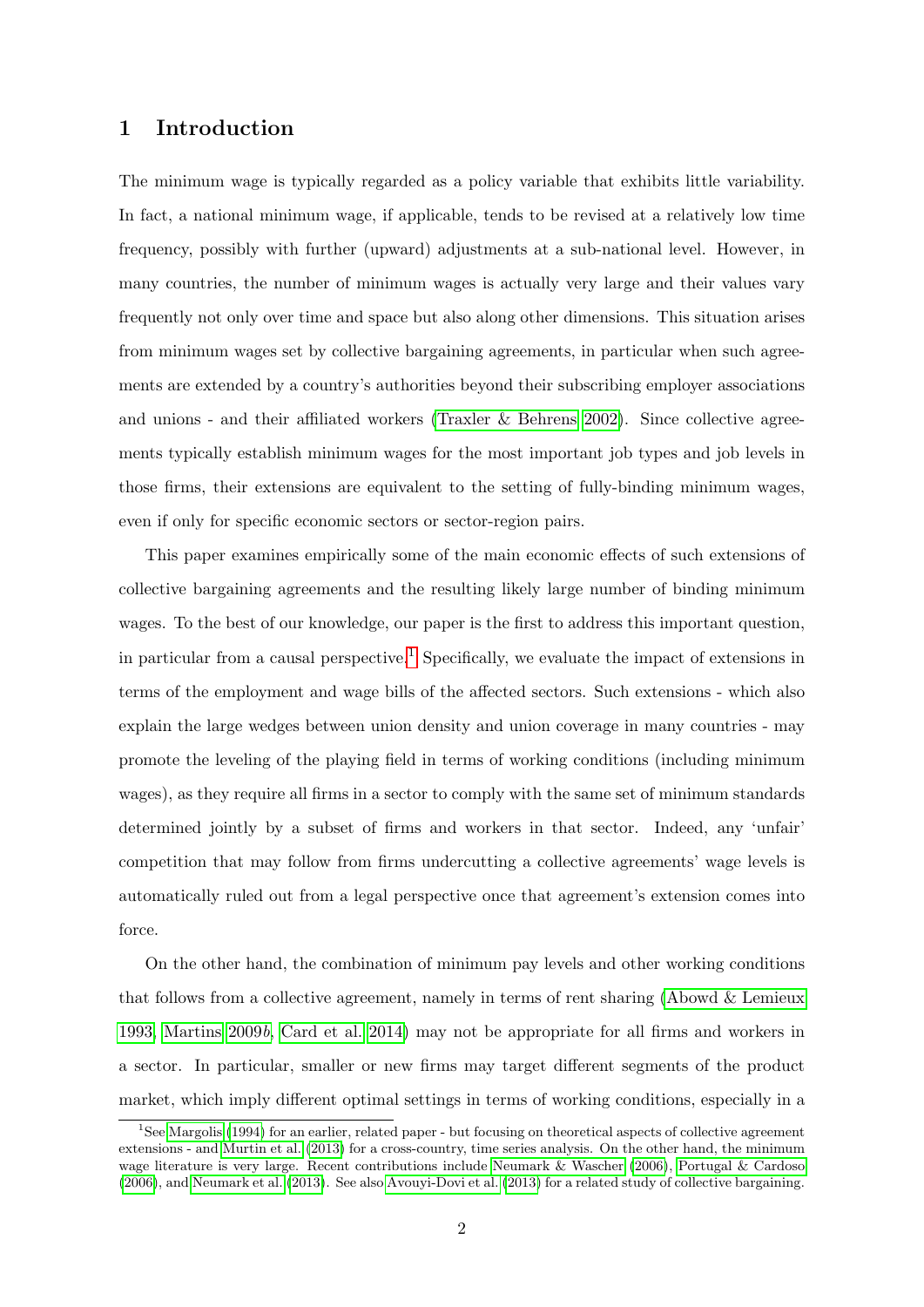context of globalisation and technological change. Indeed, extensions may be seen as a tool to raise rivals' costs, therefore distorting competition in a given sector [\(Haucap et al. 2001\)](#page-25-0). Moreover, the clearing of the labour market during downturns may require greater flexibility in working conditions than the one established in collective agreements, in particular in low inflation environments [\(European Commission 2011\)](#page-25-0).

Our examination therefore also contributes to a more comprehensive understanding of minimum wages, whose potential role is much wider than that stemming from a single value over a period of time, typically affecting only a relatively small subset of low-skilled workers. In fact, as indicated above, the many countries that extend collective agreements, including France, Germany, Italy and Spain [\(du Caju et al. 2008,](#page-25-0) [Visser 2013\)](#page-26-0), are in fact subject to many thousands of minimum wages, potentially binding most workers, and evolving in a partly decentralised way, with yerly adjustments in many instances. These circumstances also magnify the scope for downward nominal wage rigidity effects [\(Steinar & Fredrik 2008,](#page-26-0) [Martins et al. 2010,](#page-25-0) [Dias et al. 2013\)](#page-24-0).

Our empirical analysis is based on particularly rich data from Portugal, a country where extension mechanisms have been used widely until recently [\(Cardoso & Portugal 2005,](#page-24-0) [IMF](#page-25-0) [2011, Martins 2014\)](#page-25-0), leading to nearly  $30,000$  de facto minimum wages, as indicated in the title of the paper. In fact, and as will be shown later, approximately 90% of the sectoral collective agreements issued in the period under analysis (2007-2011) were subject to extensions, even if in most cases the representativeness of the bargaining partners was poor. Our data is based on a list of all extensions issued over the period under analysis, including information on their timings and relevant applicable industries. Moreover, we also draw on monthly records of formal employment, hirings, separations, salaries, and other variables of each firm in the country over the same period. Interestingly, we also examine data on informal service providers, an important margin of adjustment in segmented labour markets, despite the greater focus of the literature on fixed-term contracts [\(Blanchard & Landier 2002\)](#page-24-0). We then employ a standard difference-in-differences approach, where we track industry-specific time series of employment or other variables, and examine their changes following the issuing of the extensions.

Our results, robust to several checks, including a falsification exercise, indicate a strong negative causal effect of extensions upon both employment and wage bills. Over the four months after an extension comes into force, the average employment levels in the sectors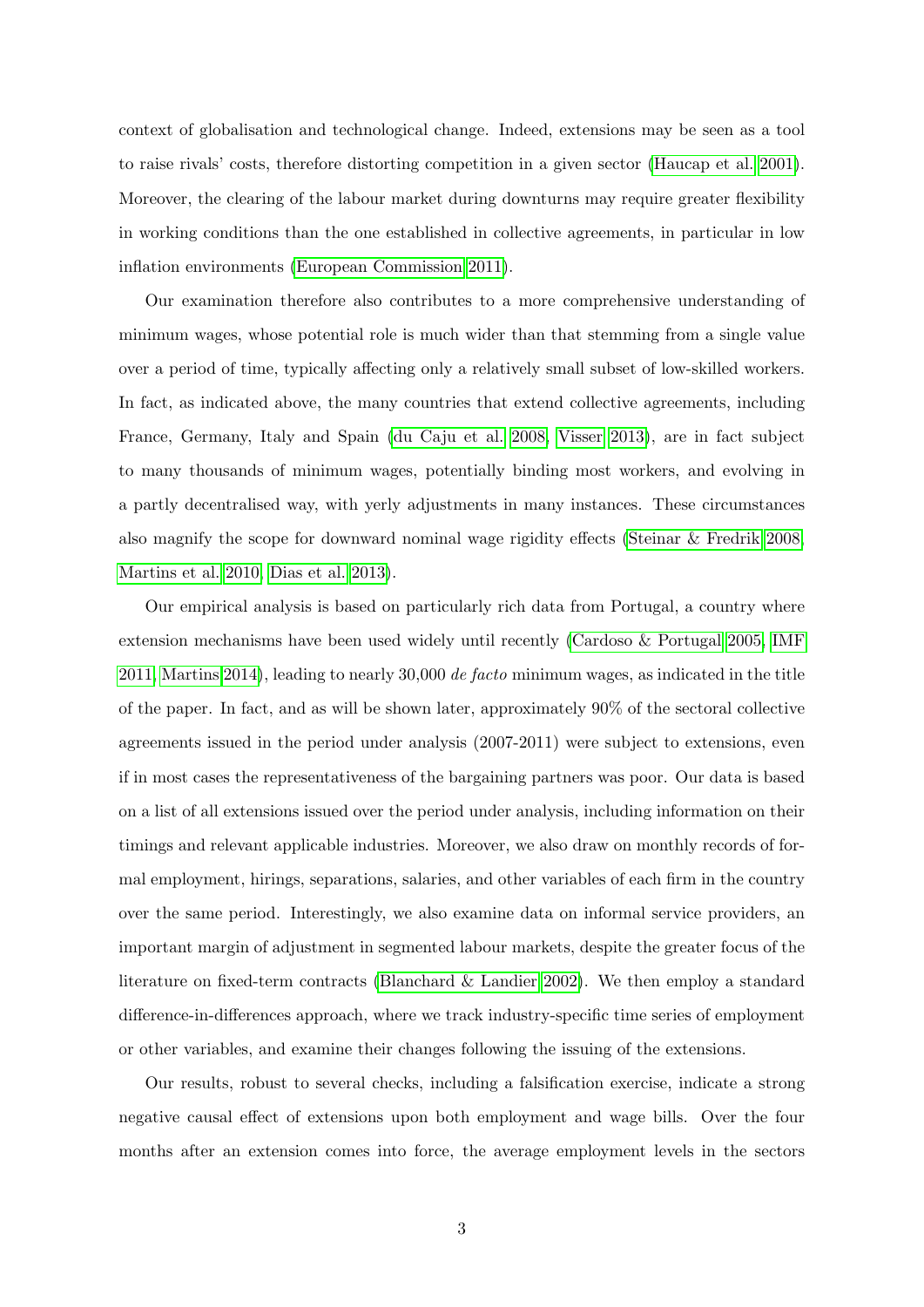affected drop by 2%. Wage bills also drop by a similar magnitude. These changes are driven by a strong negative effect of extensions upon hirings and firm closures, but not in terms of separations or firm openings.

The next section discusses in greater detail some economics of the extensions of collective agreements and also presents the specific case of Portugal, including its labour market and industrial relations. Section [3](#page-9-0) describes the data sets used in this paper and some descriptive statistics. Section [4](#page-12-0) presents the main results, Section [5](#page-15-0) several robustness checks and Section [6](#page-21-0) an analysis of firm entry and exit effects. Finally, Section [7](#page-23-0) concludes.

### 2 Collective agreements extensions

Collective agreements are an important building block of employment relations across many countries, in particular in continental Europe. These agreements establish a large number of working conditions that apply to the signatory parties, including minimum wages by job type and job tenure but also many other issues such as working time, fringe benefits, training, health and safety, promotions, contract types, severance pay, bonuses, grievances, etc. Some of these work conditions may be established at a more or less generous level than what the country's employment legislation may determine as applicable, in the absence of a collective agreement.

Depending on the level of centralisation of the collective agreements [\(Calmfors & Driffill](#page-24-0) [1988\)](#page-24-0), the signatory parties will typically be an employer association - representing a number of firms, typically in the same sector, sometimes also from a specific region - and one or more unions - representing a number of affiliated workers, most of whom employed in the firms represented by the equivalent employer association. Moreover, the scope of collective agreements will initially correspond to the workers subject to the double affiliation principle: workers that are simultaneously members of the subscribing union(s) and that are employed by firms that are member of the subscribing employer associations. The combination of these two dimensions implies that, across several European countries, with the notable exception of the Nordic region, the direct coverage of collective agreements is relatively small, given the typically low union and employer association density rates, especially in Southern Europe. Non-covered workers have their employment relationships determined instead by individual contracts bargained directly with their employers.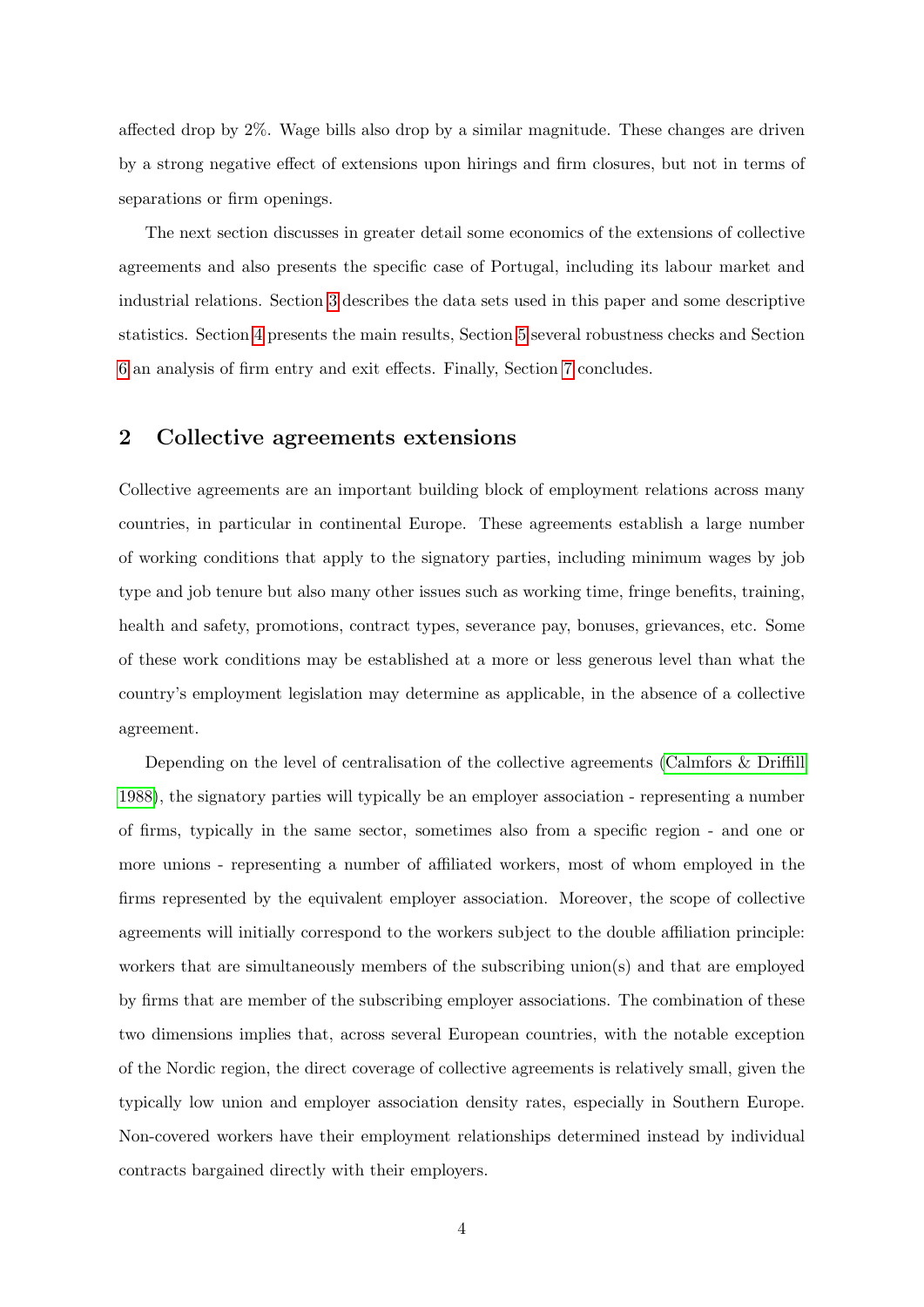However, collective agreements may also be extended by a country's authorities, typically the labour ministry in an automatic or discretionary process. In any case, once an extension is in force, the terms of the original collective agreements apply not only to workers subject to the double affiliation principle but also to all workers that work in the industry in which the extension is applicable.<sup>2</sup> Collective agreement extensions explain the large gap between union density and union coverage that can be observed in many countries. Once an extension is in force, the affected workers and employers have to follow the terms and conditions of the underpinning collective agreement, including the payment of possibly higher salaries, in comparison to those previously agreed under individual contracts.

The arguments that have been presented for such public intervention in the private bilateral bargaining between employers and workers have been manifold, including views similar to those used in support of minimum wages. For instance, extensions lead to the establishment of minimum wages for more qualified workers that do not meet the double affiliation criterion and which otherwise would only be subject to a likely non-binding national minimum wage. In this case, such additional minimum wages can increase living standards, promote a more balanced income distribution and foster incentives for firm-specific training. Moreover, monopsony arguments in support of minimum wages may be even more applicable to workers that have moved upwards in a firm's hierarchy, given the role of firm-specific skills and information asymmetries. More generally, the social dialogue that follows from successful collective bargaining (boosted by the perspective of extensions) can foster the development of a good working environment in the firms involved, with benefits to both sides of the labour relationship.<sup>3</sup>

However, such higher minimum wage levels may hurt employment levels, in particular of the less skilled within job types. High minimum wages may also lead to higher prices, with negative effects in terms of the purchasing power of the poor. On the other hand, the width of minimum wages and the resulting downward nominal wage rigidity could diminish significantly the ability of the labour market to accommodate negative shocks. Indeed, extensions magnify the scope for downward nominal wage rigidity effects in times of low inflation and or economic downturns [\(Steinar & Fredrik 2008,](#page-26-0) [Martins et al. 2010,](#page-25-0) [Dias et al. 2013\)](#page-24-0) even in countries

<sup>&</sup>lt;sup>2</sup>Collective agreements can originally be restricted to a given region, in which case the extension is likely to be restricted to that same region. In any case, for simplicity, we will henceforth only refer to extensions within industries.

<sup>&</sup>lt;sup>3</sup>The author was involved in several discussions with representatives from employer and union confederations in Portugal in which these views were expressed.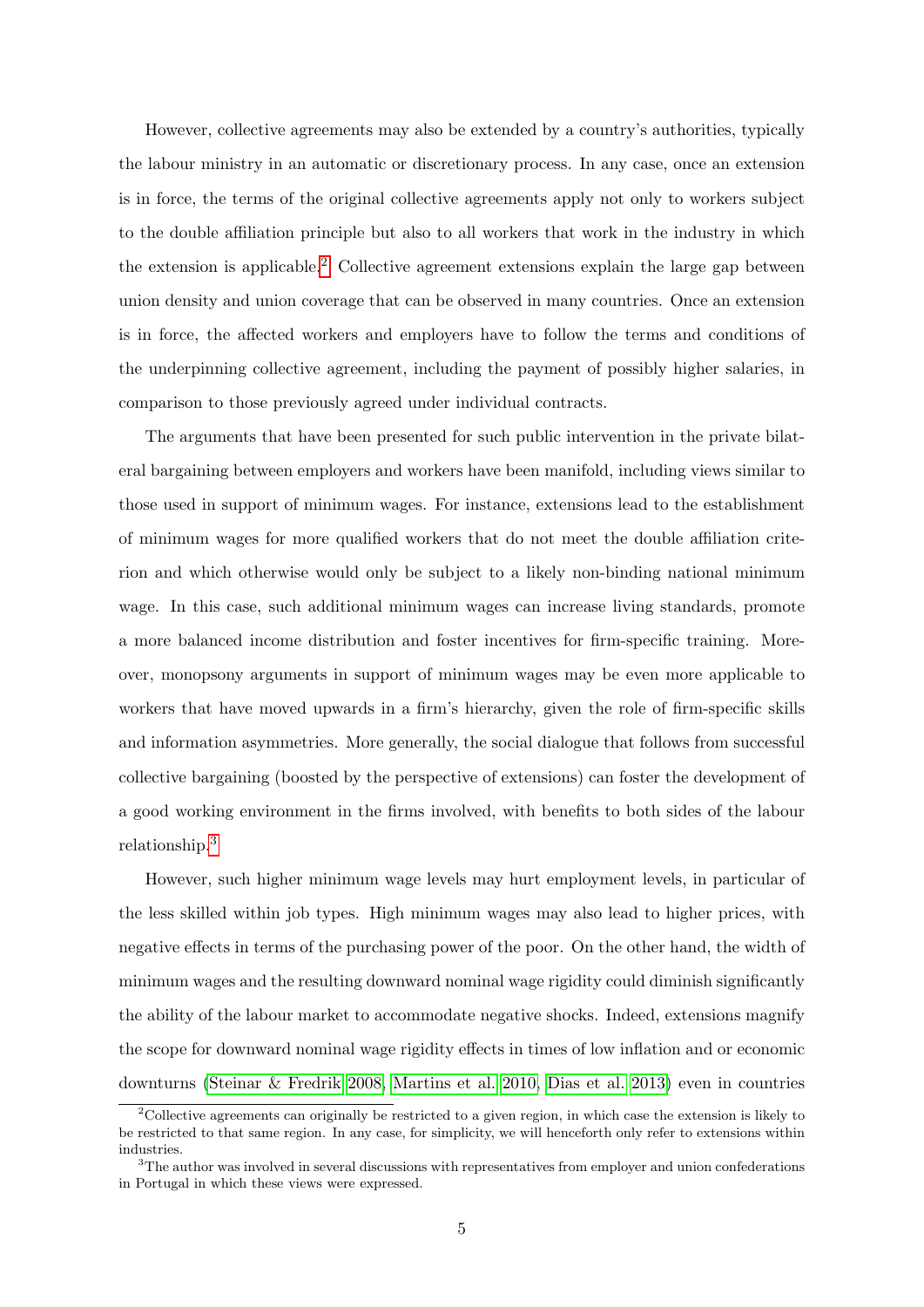where real wage rigidity is not present when inflation is higher [\(Martins et al. 2012\)](#page-25-0).

Moreover, the absence of extensions could promote 'unfair competition' from firms outside employer associations that pay lower wages than those set in collective agreements. These firms can therefore charge lower prices in the relevant product market, undercutting their competitors that are subject to the more generous working conditions that follow from collective bargaining. In the absence of extensions, such competition will exert a downward pressure on wages. On the other hand, as [OECD](#page-26-0) [\(2012\)](#page-26-0) put it, when recommending that extensions are abolished altogether in Portugal, '[...] dominant firms impose wage and working conditions on others via the administrative extension of collective agreements, reducing competition and entry, thereby hurting competitiveness', echoing the views in [Haucap et al.](#page-25-0) [\(2001\)](#page-25-0). Moreover, [Boeri](#page-24-0) [\(2012\)](#page-24-0) finds that minimum wages established or influenced greatly by social partners tend to be higher than those without social partner intervention.

It is also important to note that the incentives for membership of employer associations are positively affected by extensions. If these are likely to be issued, membership would be more advantageous as it would allow one to influence the outcome of a collective agreement. If not, then members would have to follow a collective agreement while non-members would benefit from the greater flexibility of individual bargaining or firm-specific collective agreements. On the other hand, the incentives for workers to become union members are diminished by the prospective of an extension given the resulting scope for free-riding.

#### 2.1 The case of Portugal

In Portugal, the country studied in our empirical analysis, employment law establishes that '[a] collective agreement [...] in force can be applied, entirely or partly, by an extension ordnance to employers and employees in the economic activity and profession considered in the collective agreement' (article 514 of the Labour Code). Furthermore, '[t]he extension is possible after weighing the social and economic circumstances that may justify it, in particular the identity or economic or social similarity of the cases in the extension and the underlying collective agreement.'.

Until early 2011, collective agreements were typically always extended by the Government following a request from one (or both) of its subscribers (the union or the employers' association). This extension would widen the domain of the collective agreement, originally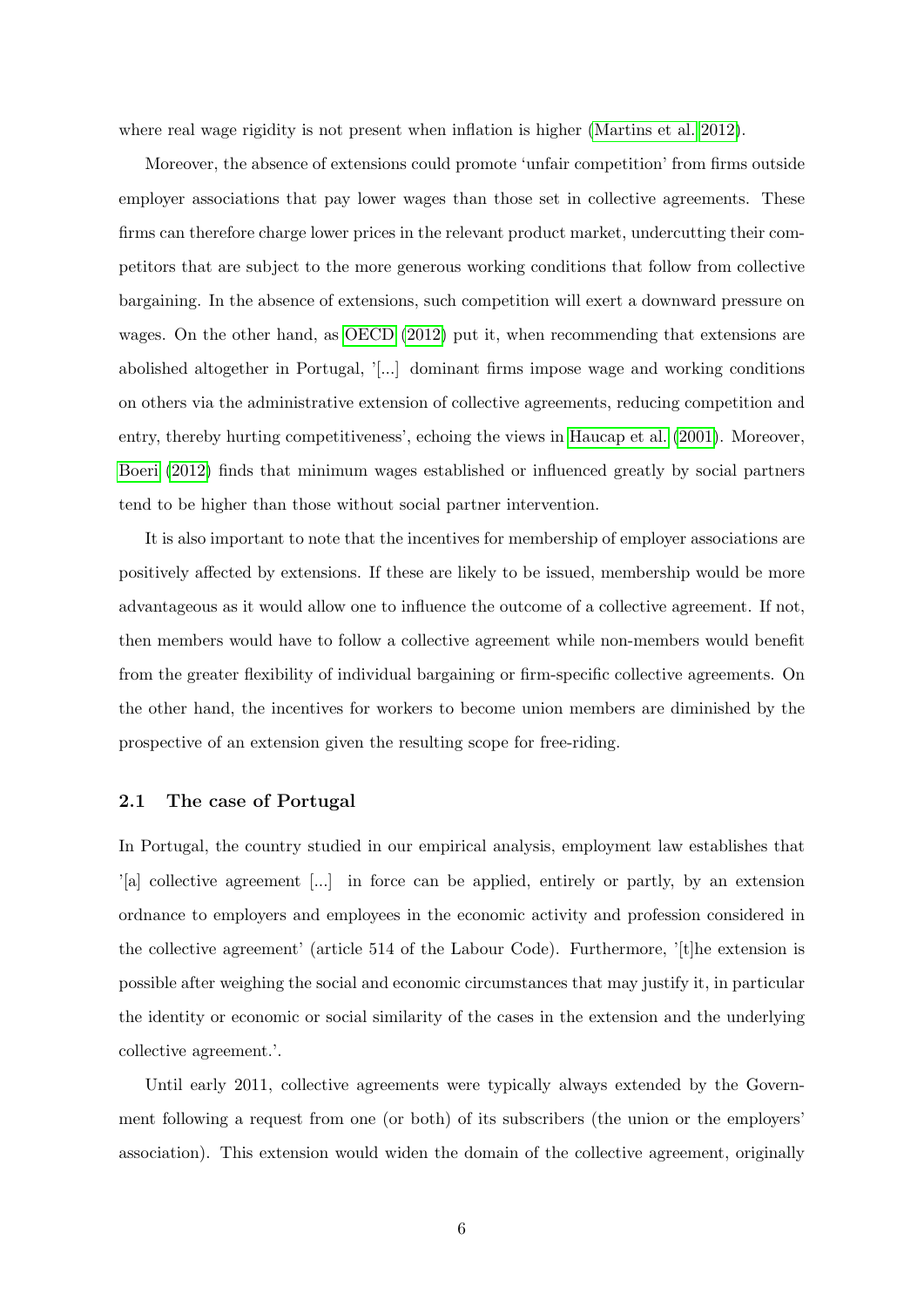limited to those workers affiliated with the union and employed by a firm affiliated with the employers' association, to all workers employed in the relevant industry. This original domain, before extension, was usually particularly small, as in many other (Southern) European countries: for instance, [Portugal & Vilares](#page-26-0) [\(2013\)](#page-26-0) reports that only 11% of the private sector workforce in Portugal is unionised. Moreover, union rates are higher in more concentrated sectors, where the scope for rent sharing is stronger [\(Abowd & Lemieux 1993,](#page-24-0) [Martins 2009](#page-25-0)b) while the heterogeneity of firm types is likely to be less pronounced.

Another important aspect in the case of Portugal is that general employment law, which is applicable to all workers, is already considerably detailed, covering most aspects also regulated in collective agreements. In fact, the OECD Employment Protection Legislation international rankings typically placed Portugal in the top positions across its different dimensions during the period covered in our empirical analysis [\(OECD 2012\)](#page-26-0). This implies that the most important provisions that are actually introduced by collective agreements (and extensions, in a second stage) concern the minimum wages per job type and not other aspects of the labour relationship.

Table [1](#page-27-0) presents statistics about collective agreements and their extensions in Portugal over the period 2005-2012. Collective agreements are split into their three main categories, depending on the employer side of the bargaining: an employers' association, a group of firms, or a single firm. Extensions are almost always only applied for and issued in the first case as the latter two concern only on one firm or a small set of firms (typically belonging to the same holding or economic group).<sup>4</sup>

The figures suggest a very high level of sectoral centralisation of bargaining in Portugal. Indeed, sectoral agreements are clearly the most predominant form of collective agreements, at about 150 per year up to 2010. This figure compares to about only 25 multi-firm agreements and 70 firm-specific agreements, in a context of a total of more than 300,000 firms in the country. More importantly, a large percentage (about 90%) of sectoral agreements are subject to extensions over the period.<sup>5</sup> Moreover, in 2011 and, in particular, in 2012 there is a steep decline in collective agreements (except in the case of firm-specific ones) and extensions. This development follows from the adjustment programme adopted in Portugal - discussed in more detail below - and used in one of our robustness checks (Subsection [5.5\)](#page-19-0).

 $4$ See [Hartog et al.](#page-25-0) [\(2002\)](#page-25-0) for a comparison of wages under different collective agreement types.

<sup>&</sup>lt;sup>5</sup>The number of extensions exceeds that of agreements in some years because some extensions concern agreements signed in the previous year.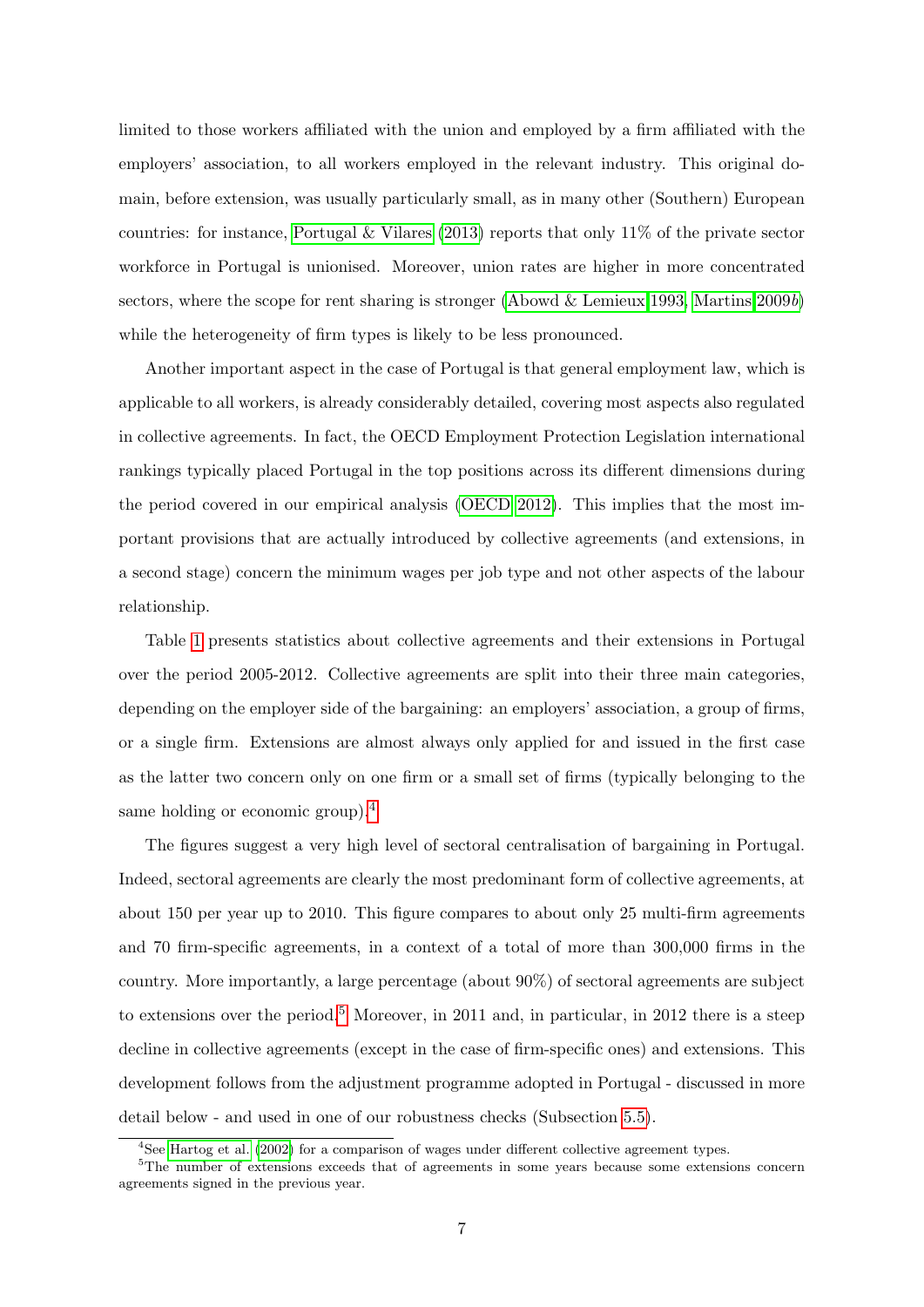Another important component of Table [1](#page-27-0) concerns the number of workers affected by collective agreements of each type and in each year, including also the effect of the extension.<sup>6</sup> Between 2005 and 2010, in the case of sectoral agreements, these numbers average 1.4 million workers per year - or approximately half the size of the private sector employment level in Portugal. Multi-firm and firm-specific agreements have a much smaller scope, of about 50,000 workers each per year. Also noteworthy is the large decline in sectoral agreement coverage in 2012, when both the number of agreements and extensions is substantially smaller.

It is also important to note the timing of the production of effects of the extension, which typically coincided with the production of effects of its underpinning collective agreement. This ensures that the collective agreement can be applied to all workers from the same time, regardless of their union affiliation or the employer association affiliation of their firms, typically January. However, this practice also implied that employers bound by the extension had to pay any wage arrears resulting from the differences between the wages paid over the period between the production of effects and the publication of the extension and the new minimum set by the collective agreement. This may exacerbate any negative effects of extensions on employment, particularly for liquidity constrained firms.

Finally, we mention that a new extension framework was established in 2012, requiring that the employers that subscribe the collective agreements should employ at least 50% of the workers in the sector in which the extension is to be issued. This followed from a commitment by the Portuguese Government, in the context of its 2011-2014 economic and financial adjustment programme, to 'define clear criteria to be followed for the extension of collective agreements and commit to them. The representativeness of the negotiating organisations and the implications of the extension for the competitive position of nonaffiliated firms will have to be among these criteria'. Simultaneously, the Government also agreed with the troika 'that, over the programme period, any increase in the minimum wage will take place only if justified by economic and labour market developments and agreed in the framework of the programme review', which resulted in a minimum wage freeze over the period 2012-2014.<sup>7</sup>

 ${}^{6}$ Given that there is no information about workers subject to the double affiliation at least until 2010, it is not possible to obtain statistics about the number of workers affected before the extension.

<sup>7</sup>Since mid-2011 a number of reforms has been implemented towards making the labour market more flexible and competitive while eroding the segmentation between insiders and outsiders. These reforms included cuts in severance, wider economic dismissals procedures, greater flexibility in working time arrangements, a reduction in the number of holidays and bank holidays and greater scope for the involvement of workers' councils. Additional reforms were also introduced over the period in terms of unemployment benefits, access to regulated professions, training and active labour market policies [\(IMF 2011, Martins 2014\)](#page-25-0).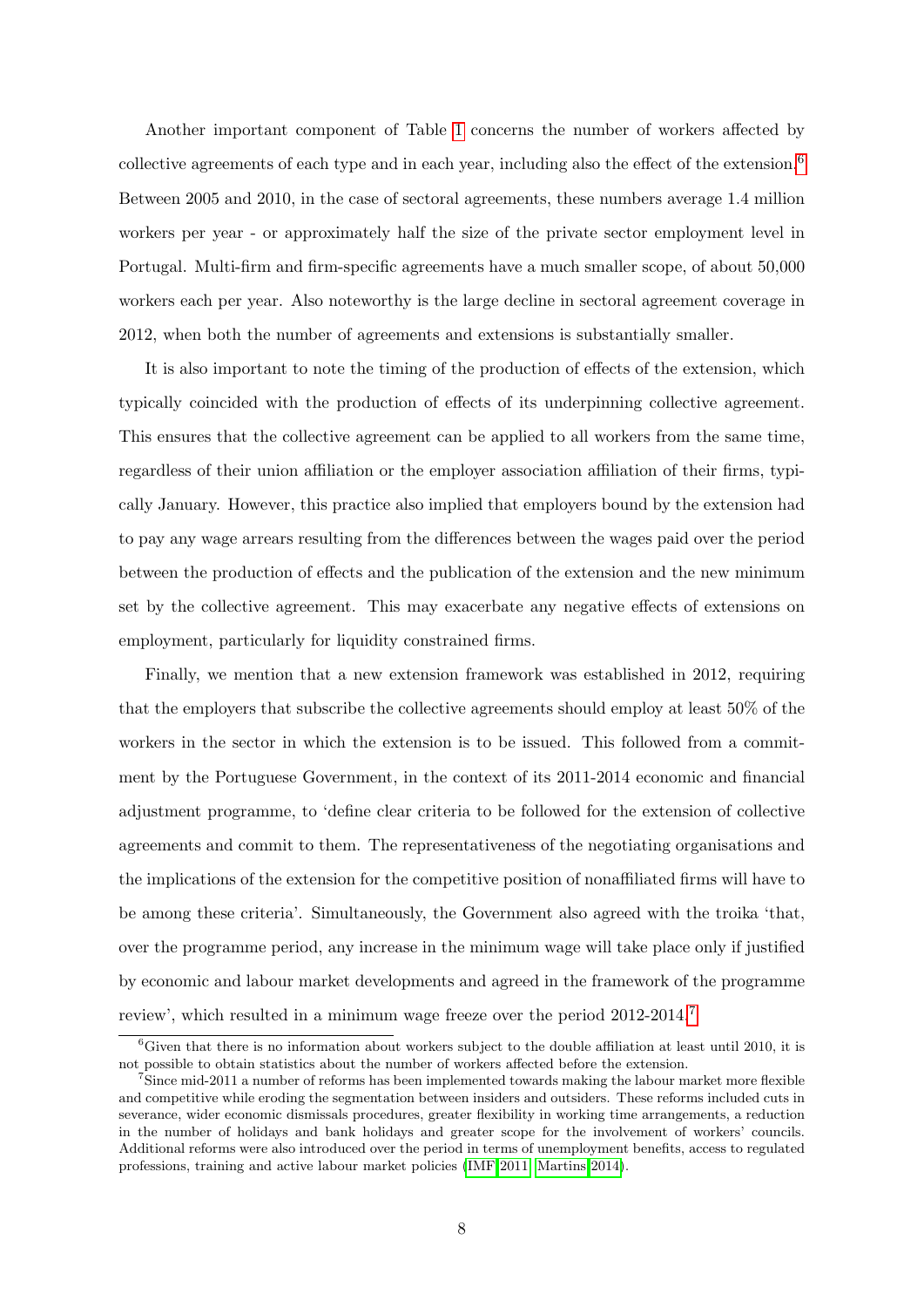#### <span id="page-9-0"></span>3 Data

This empirical paper draws on two novel data sets. The first one is obtained from monthly social security records covering the entire population of firms in Portugal between January 2007 and June 2012. These data are of high quality as they are used for the processing of social security contributions (typically 34.75% of the salary of each employee).

The records available indicate the number of formal employees as well as the number of service providers contracted by each firm in each month.<sup>8</sup> The records also indicate additional variables such as the number of new hires and leavers (only in the case of workers, not service providers) and the wage bills (both of workers and service providers) of each firm in each month. An additional variable is the industry affiliation of the firm, according to an ISIC rev. 4 five-digit code.

The data set originally comprises over 26.1 million firm-month observations, which refer to 646,788 different firm identifiers. Each firm appears in the data set a mean of 40.4 times over the 66 months covered. The average firm size, in terms of the number of employees, is 7.5. Moreover, the total number of workers per month varies from a peak of 3.09 million (in July 2008) to a trough of 2.82 million (in April 2012), consistently with the business cycle over the months covered.

The second key data set used lists all extensions of collective agreements issued between January 2008 until December 2011. The data set also includes information about the relevant industry affected by the extension, in terms of a two- to five-digit ISIC rev. 4 code, depending on the width of the collective agreement. This information is obtained by the Ministry of the Economy and Employment of Portugal from the texts of both the individual collective agreements and extension orders.

According to this second data set, a total of 375 extensions were issued between 2008 and 2011: 136 in 2008, 106 in 2009, 116 in 2010 and 17 in 2011.<sup>9</sup> The extensions have been published relatively uniformly across all months over the four years analysed, with a maximum of 69 in February and a minimum of 17 in June, except in 2011 when all 17 extensions were published until May, given the political context described above.

<sup>8</sup>These service providers are typically know as 'recibos verdes'. Several other countries have similar work types, such as 'Scheinselbstaendigkeit' in Germany.

 $9$ These figures do not correspond exactly to those of Table [1](#page-27-0) since they refer to extension orders while those in the table refer to the number of collective agreements that were subject to extensions. Occasionally one extension covers more than one agreement, particularly when an employer's association celebrates the same agreement with two different unions.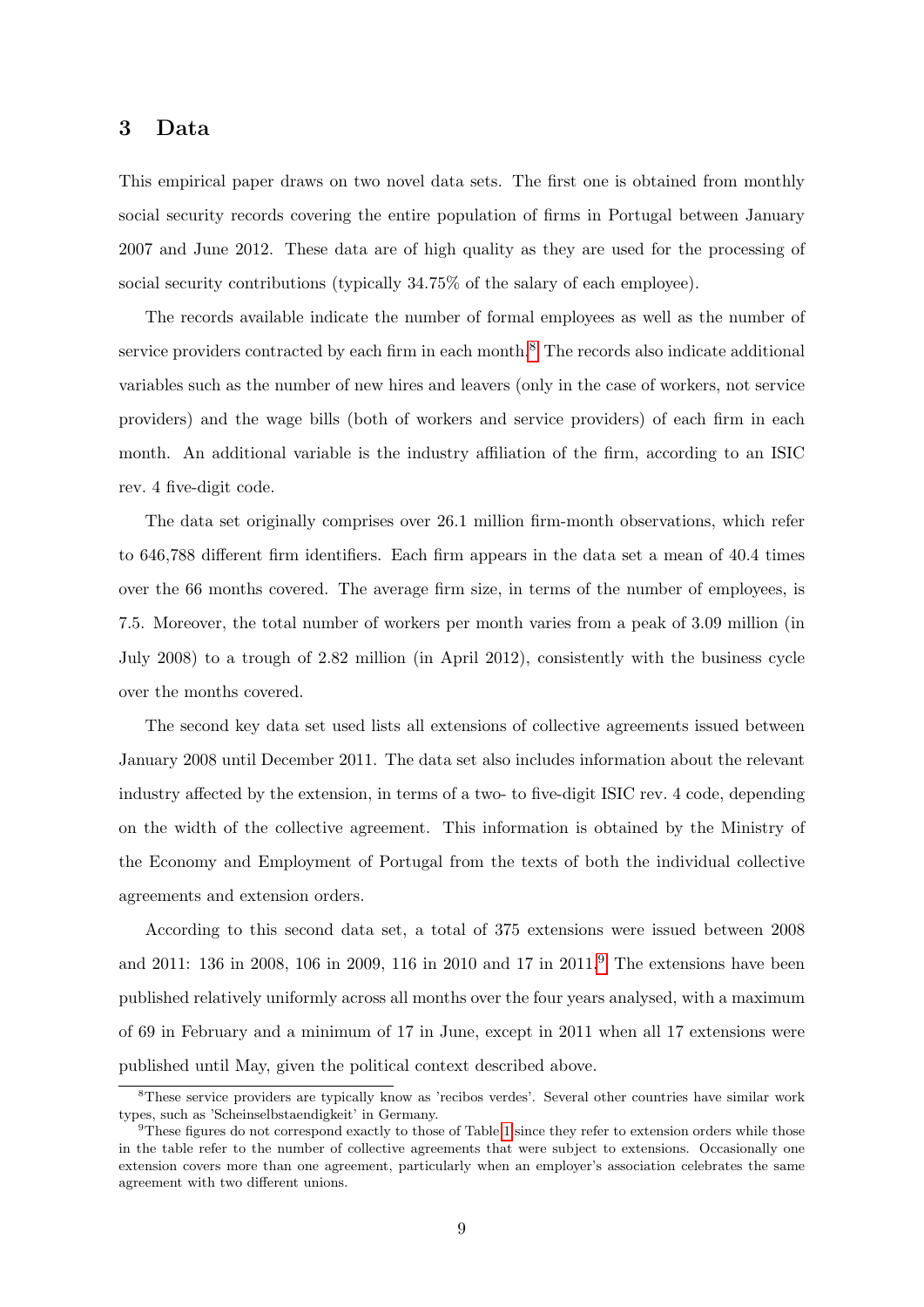As to the timing of the production of effects of the extensions, it is heavily concentrated in January (276 extensions across the different years, out of the total of 375), in order to coincide with the typical time of production of effects of the collective agreement underpinning the extension. The average difference between the two dates (publication and production of effects) over the 372 extensions for which both dates are available is 10.4 months. This implies that firms directly affected by the extension (i.e. that paid salaries in between the minimum levels determined by the previous and the new versions of the relevant collective agreement) will be forced to pay possibly substantial wage increments over an initial period.

Given that each extension may cover more than one industry, and each industry may be indicated at a different level of aggregation, we reshape the list of extensions in terms of specific industry/extension combinations. Moreover, each extension industry code was also matched to all corresponding relevant five-digit industry codes.<sup>10</sup> This resulted in a set of 963 five-digit-industry/extension pairs, scattered across 51 two-digit industries. The largest number of extensions are found in manufacture of food products (ISIC 10, 100 extensions), crop and animal production (01, 72), retail trade (47, 78), wholesale trade (46, 67), and manufacture of computer, electronic and optical products (26, 56).

It should be mentioned that, in the same way that extensions apply only to specific industries, they may also apply only to specific occupations or to specific regions. However, given that we do not have information about the breakdown by occupation of the employment of each firm in our data set, we assume that all extensions cover all workers in the relevant industry. This is likely to be the case in the majority of extensions. In any case, this assumption will introduce some degree of measurement error in our analysis that will bias downward our estimates presented in the next two sections. As to the regional dimension, we disregarded in our main results the 71 extensions of collective agreements that we considered of a subnational scope, given that we do not have information on the regional location of the establishment in our data set.

Finally, the two main data sets are merged in order to obtain combined information about employment levels across industries and the timing of the publication of the collective bargain-

 $10$ This relevance criterion is met when there is at least one firm under such industry code in the social security data set. As an example, consider the extension of a collective agreement in the metal manufacturing sector involved both ISIC codes 25 ('Manufacture of fabricated metal products, except machinery and equipment') and 265 ('Manufacture of measuring, testing, navigating and control equipment'). These two codes corresponded to 29 five-digit industries under sector 25, from 25110 to 25992, and six five-digit industries under sector 265, from 26510 to 26530.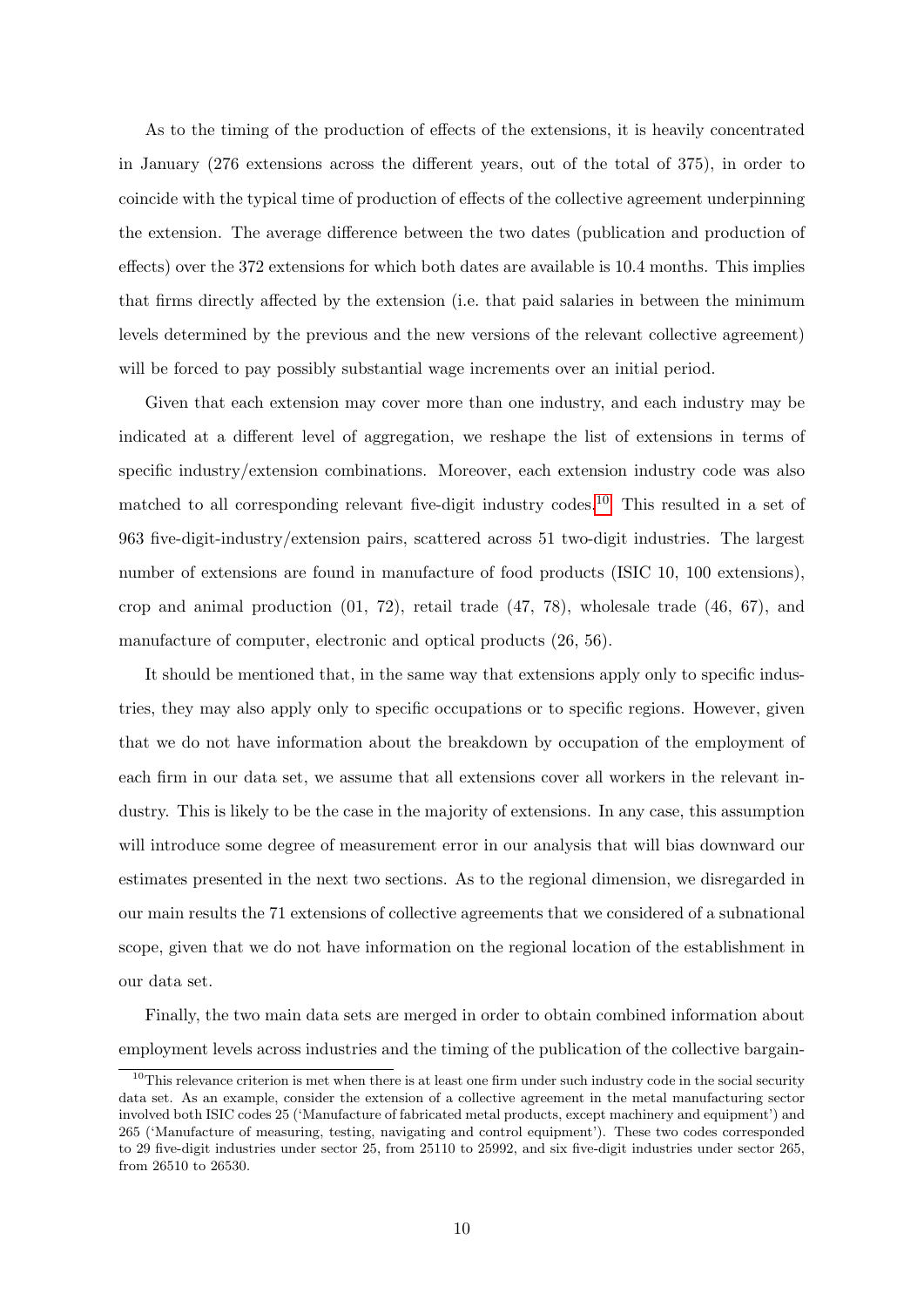ing extensions. Table [2](#page-28-0) presents descriptive statistics of the resulting data set, covering nearly 84,000 observations. The mean employment level across those industry-month observations is 2,095 (with a standard deviation of 6,903), while the mean wage bill is 2.07 million euros (with a standard deviation of 6.3). Mean monthly hires are 60.1 individual while the corresponding figure for separations is 62.2. The table also describes a key dummy variable that flags the industry-month observations in the four months after the publication of a relevant extension, which correspond to  $0.3\%$  of all observations.

#### 3.1 Case study: the 2010 construction sector agreement

In order to facilitate a better understanding of the process surrounding the extension of collective agreements, we provide an illustration based on a specific case study: the construction sector collective agreement signed between the AECOPS employer association (and other employer associations) and the SETACCOP union. This agreement involved a total of 20,000 employers and 300,000 workers, according to its text and based on the total size of the sector (i.e. after the extension is issued, as was typically the case at that time).

The agreement included over 180 clauses, including provisions on minimum wages by worker category, job titles descriptives, health and safety, fixed term contracts, trial periods, holidays, overtime, and replacement of workers. Many of these clauses replicated the provisions already in place in the general labour law and in the 2005 version of the collective agreement. The agreement was published in late March 2010, establishing wage floors that came into effect from January 1st. The wage floors ranged from 380 euros (apprentices) to 841 euros (directors and managers), which compare to a minimum wage of 475 euros (380 for apprentices) in that same year.

The agreement was subject to an extension issued in July 2010 towards all workers not directly covered, except those affiliated with another union, given the opposition expressed by that union following the preliminary publication of the extension. The extension also determined that the new wage floors had retroactive effect, from January 1st, 2010, but the overdue wage increments could be paid monthly in up to four installments from September.

The extension legal document provided some additional information about its predicted impact obtained from a background study conducted by the Ministry of Employment. In particular, the study estimated that 60,000 workers would be affected by the new wage floor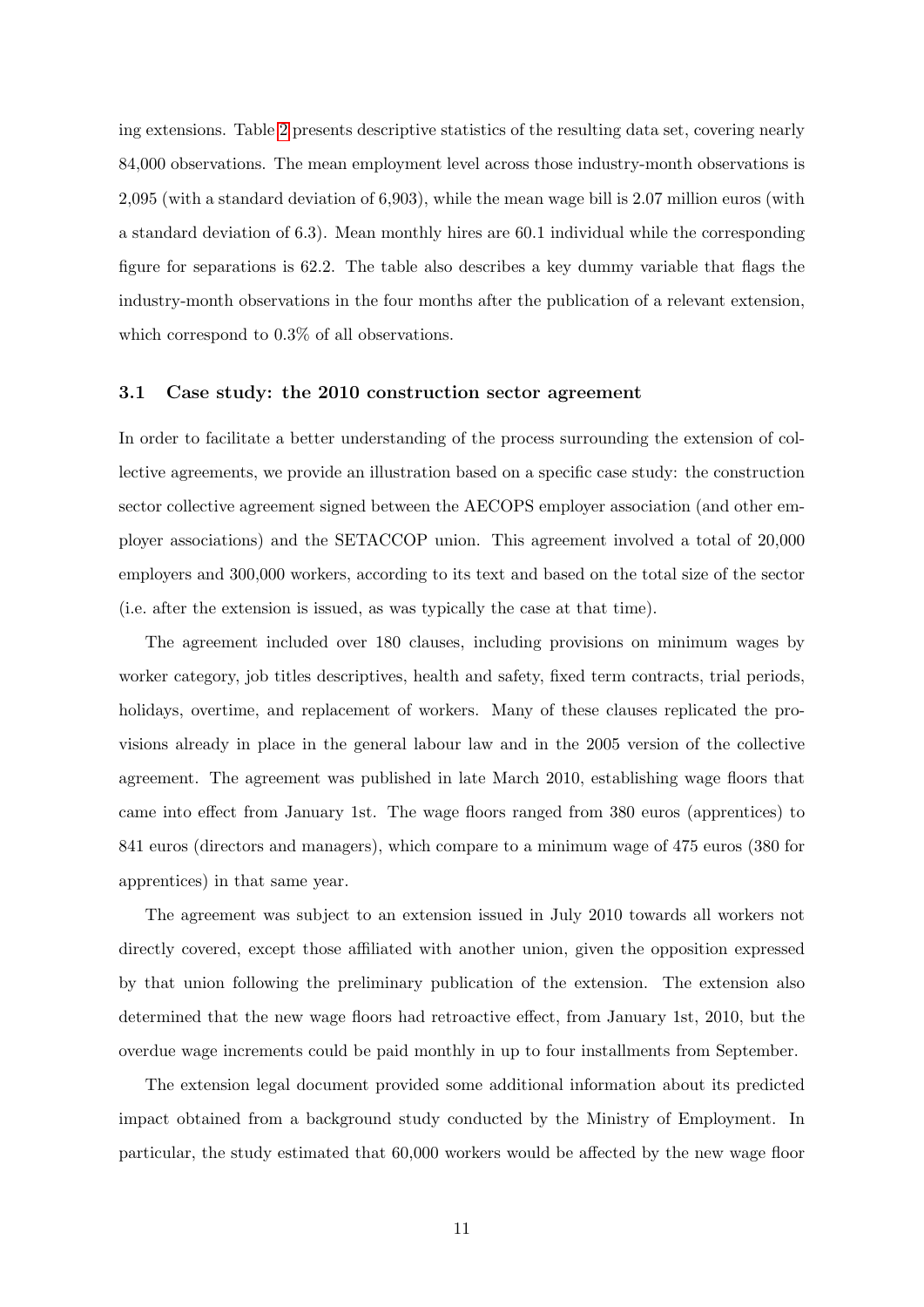<span id="page-12-0"></span>tables set by the collective agreement for 2010. Of those 60,000 workers, 25,000 were earning 6% or more below the new minimum levels. These figures were based on the latest data available at the time, 2008, which were extrapolated to 2010 using an estimate of the inflation level over the period. Moreover, the extension text also indicated that most firms that employed workers that were paid below the new wage floors had nine or fewer employees.

## 4 Results

Following from our theoretical discussion above, there are a number of economic variables that may be affected by the extension of collective agreements. Given the data available, we focus on employment and wage related variables, both along standard, labour-law-regulated dimensions and more flexible, service provision aspects. Moreover, in the case of the former, we also investigate the impact of extensions upon worker flows, namely hirings and separations.

Our identification approach is based on the scattered timing of extensions: as indicated in Section [3,](#page-9-0) extensions are issued virtually uniformly along the twelve months of the year over the four year period under study. In this context, we employ a standard differencein-differences estimator, in which we contrast the development over time of each variable of interest in industries subject to extensions in terms of other industries namely those where extensions are not issued or not issued at the same time.

The relatively high-frequency nature of the data, at least from the perspective of microeconometric studies, with up to 60 observations per each one of the 1,500 five-digit industries under study, allows us to control for time-invariant heterogeneity in a detailed way. Overall, our rich data structure also allows us to construct credible counterfactuals of the variables of interest at the time when extensions are more likely to bite.

As to the definition of the relevant time range from the perspective of the impact of the extension, we focus on a dummy variable capturing the four months immediately subsequent to an extension in the relevant sector. This time window strikes us as an appropriate compromise between a period long enough to capture any possible immediate effects while at the same time not too long given the yearly or nearly yearly frequency of the revision and subsequent extension of several collective agreements and their wage floor tables. There is also an inflation effect to take into account, which will prompt the wage increase to be partly canceled out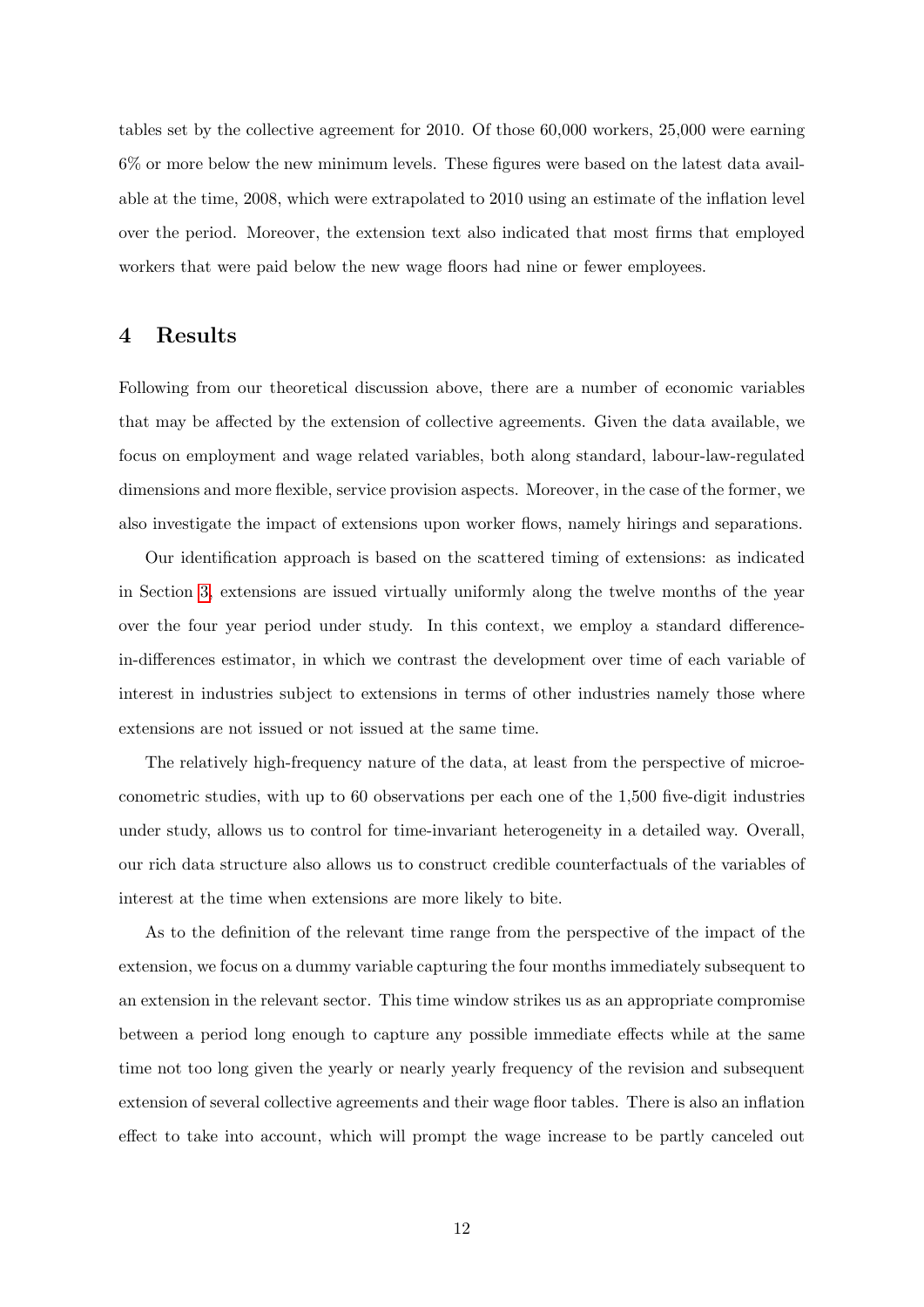<span id="page-13-0"></span>over time in real terms.<sup>11</sup>

In this context, we estimate equations of the following format:

$$
Emplogment_{it} = \beta Extension_{it} + \alpha_i + \gamma_{jt} + e_{it}, \qquad (1)
$$

The dependent variable in this case,  $Emplogment_{it}$ , corresponds to the logarithm of the employment level of industry i in month t. Extension<sub>it</sub> is the key regressor of interest, a dummy variable equal to one in the first four months after the extension of the collective agreement in industry i comes into force (and zero otherwise), i.e. over periods  $t + 1$  to  $t + 4$ . Furthermore,  $\alpha_i$  refers to the (over 1,400) five-digit-industry fixed effects, one for each industry i, and  $\gamma_{jt}$  refers to the (540) time fixed effects, one for each pair of a specific month and a specific one-digit industry (denoted by subscript  $j$ ). These time-industry fixed effects allow for an extremely flexible estimation of time patterns, specific to different industries, from which any significant systematic differences in the dependent variable of the relevant industries over the periods immediately subsequent to extensions can be documented, allowing for possible correlations between the timing of extensions and particular trends in the business cycle of the sector at stake.

Table [3](#page-29-0) presents our main results, following the specification above. Besides Employment, we also consider complementary dependent variables such as Hirings, Separations, and Wage bills (of workers and service providers).<sup>12</sup> Moreover, given the logarithmic transformation of the dependent variable, the coefficients on the  $Extension_{it}$  dummy variable reported can be interpreted as a percentage effect. The result presented in column 1, top row, indicates that the average number of total workers in an industry falls by 2% over the four months subsequent to an extension. Moreover, when considering separately hirings and separations, the results in columns 2 and 3, top row, indicate that the industry size effect is driven essentially by the former, which fall by over 4%, while separations are not affected. On the other hand, service providers, not subject to the extensions' wage floors (nor to any aspect of labour law), see their number increase by 1.4%. However, since, as indicated in Table [2,](#page-28-0) the number of service providers by industry is typically far smaller than that of formal employees (2,096 vs 214, on average), the increase in the former does not compensate the decrease in the latter in

 $11$ In any case, later we also consider more flexible specifications, namely by allowing for possible anticipation effects or effects stemming from the collective agreements before extensions are issued.

 $12$ See [Martins](#page-25-0) [\(2008\)](#page-25-0) for a related contribution based on a different Portuguese data set.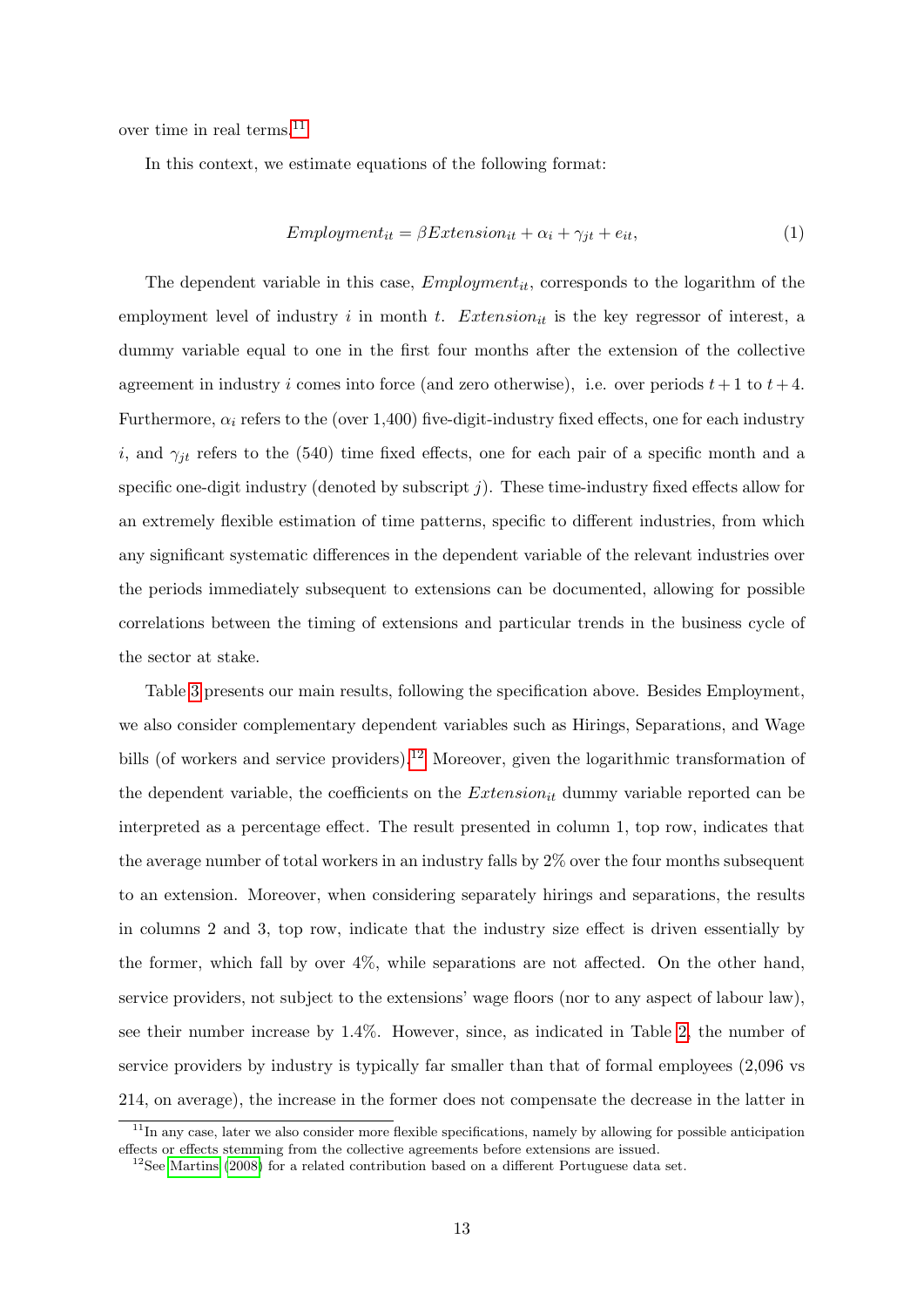aggregate terms.

We now turn to the second main row of Table [3,](#page-29-0) which focuses on different measures of wages. The results indicate that the wage bill of workers, i.e. the sum of all salaries paid to formal workers, falls by 2.2% on average over the four months following an extension. This coefficient is of the same sign and virtually the same as the one obtained for the number of underlying workers  $(-2\%)$ . This result indicates that the net effect on the wage bill is driven by (lower) quantities and not (higher) prices, a point that we also address below.

The remaining results of the second main row of Table [3](#page-29-0) indicate a wage bill effect amongst service providers similar to that of the number of service providers (1.1%). More importantly, the total wage bill effect  $(-2\%)$  is shown to be very similar to the employee wage bill effect, as expected from the fact that, as indicated in Table [2,](#page-28-0) the spending on service providers by industry is typically far smaller than that on formal employees (two vs 0.2 million euros, on average). Finally, consistently with the effects on the number of workers and on their wage bill, the average wage is not affected significantly. This result indicates a spillover effect in that the wage increases for continuing workers previously paid below the then applicable minimum wage tend to be cancelled by lower wage growth of their colleagues already paid above the new minimum wage.

Overall, these results clarify the theoretical discussion in terms of the important finding that the extensions of collective agreements have a detrimental effect on employment. In aggregate, industry-level terms, any gains from a level-playing field set by employer associations and unions do not compensate the employment losses from wage floors potentially above the marginal products of a number of workers employed by firms bound by the extensions. We also find that the negative employment effect is driven by a reduction in hirings and not by an increase in separations. This is consistent with evidence that adjustments are made primarily by reducing entry and not by increasing separations [\(Abowd et al. 1999\)](#page-24-0), in a context of simultaneous hirings and separations in firms. This can be particularly important in settings characterised by high separation costs of permanent workers as those resulting from strict employment protection legislations, as in Portugal [\(Blanchard & Portugal 2001,](#page-24-0) [Martins 2009](#page-25-0)a, [OECD 2012\)](#page-26-0).

On the other hand, the fact that the number of non-regulated service providers increases suggests that there are important substitution effects between the two forms of labour con-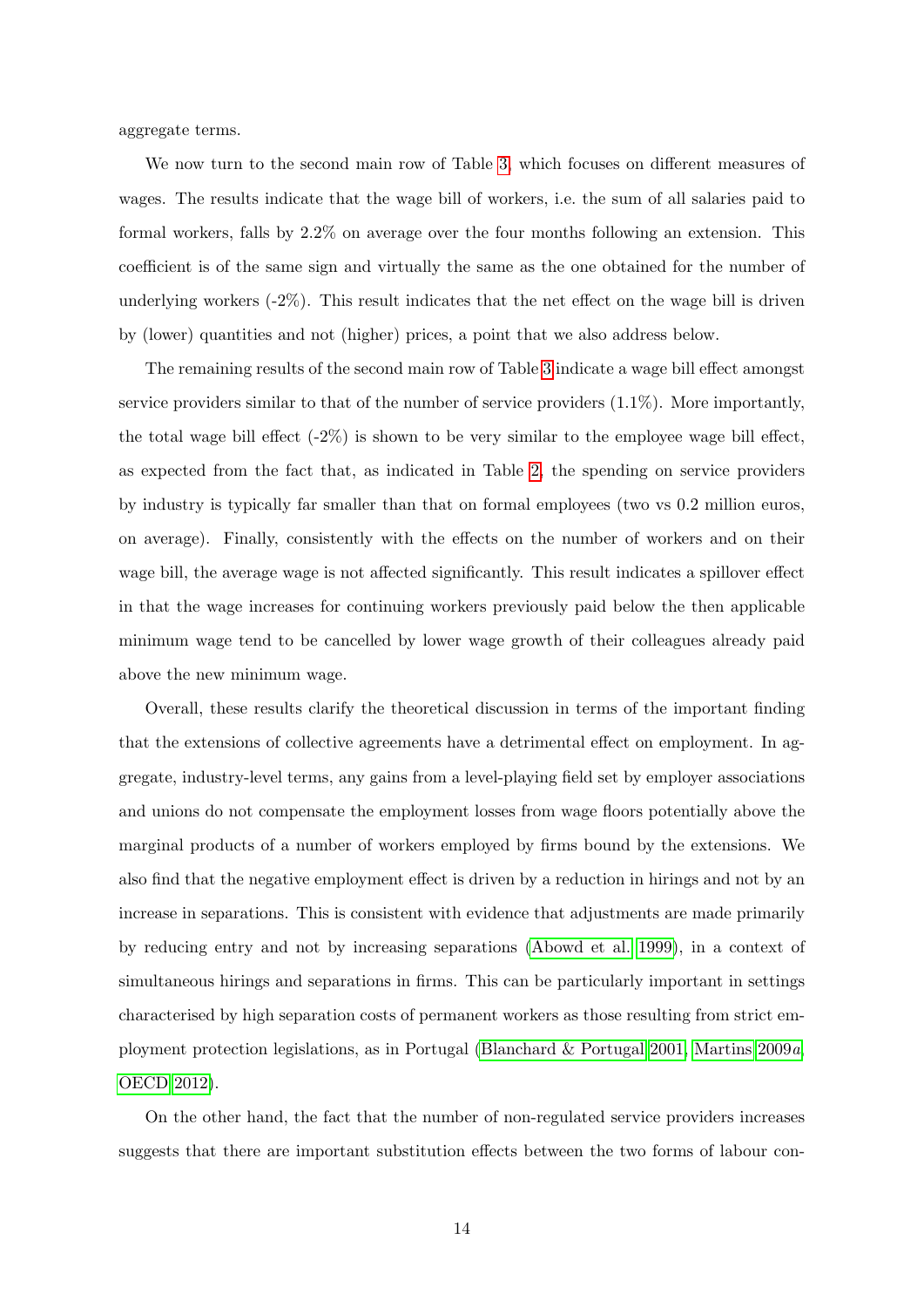<span id="page-15-0"></span>sidered here (formal employment and informal work). These can be seen as a response to the increase in the minimum wage levels prompted by the extensions. This result is also relevant from the perspective of the literature on segmented labour markets and the effects of partial labour market reforms [\(Blanchard & Landier 2002\)](#page-24-0), even if this literature has focused on the split between permanent- and fixed-term contracts, disregarding the further segmentation in terms of informal work that we examine here.

In any case, the employment effect (even including service providers) is shown to be similar to the wage bill effect and, in particular, both are of a negative sign. This result is important also in terms of the debate on the potential of internal demand stimuli during downturns via administrative wage increases. Our case study of Portugal indicated that extensions not only undermine employment as they also contribute to even lower levels of aggregate demand. In other words, the aggregate internal demand gains in terms of higher salaries for those that keep their jobs do not compensate the losses in salaries from those whose positions are discontinued or that are not even hired in the first place.

### 5 Robustness

#### 5.1 Timing of the effects

In this section, we present a number of robustness checks regarding the main results of Table [3.](#page-29-0) First, we assess in greater detail the timing of the effects upon the main variables drawing on our high-frequency, monthly data. In particular, we estimate equations of the following structure:

$$
Emplogment_{it} = \sum_{k=-3}^{5} \beta_k Ext_{itk} + \alpha_i + \gamma_{jt} + e_{it}.
$$
\n(2)

This equation follows closely the format of equation [1](#page-13-0) and all variables have the same interpretation as in there.  $Ext_{ik}$  are now a set of nine dummy variables, each equal to one in a specific month before or after the extension is issued, from the third month before to the fifth month after, including the same month when the extension is issued. This specification allows for the estimation of a time profile of specific month effects, including before the extension, as in antecipations effects.

Table [4](#page-30-0) presents the results for each one of the five key variables from Table [3.](#page-29-0) The first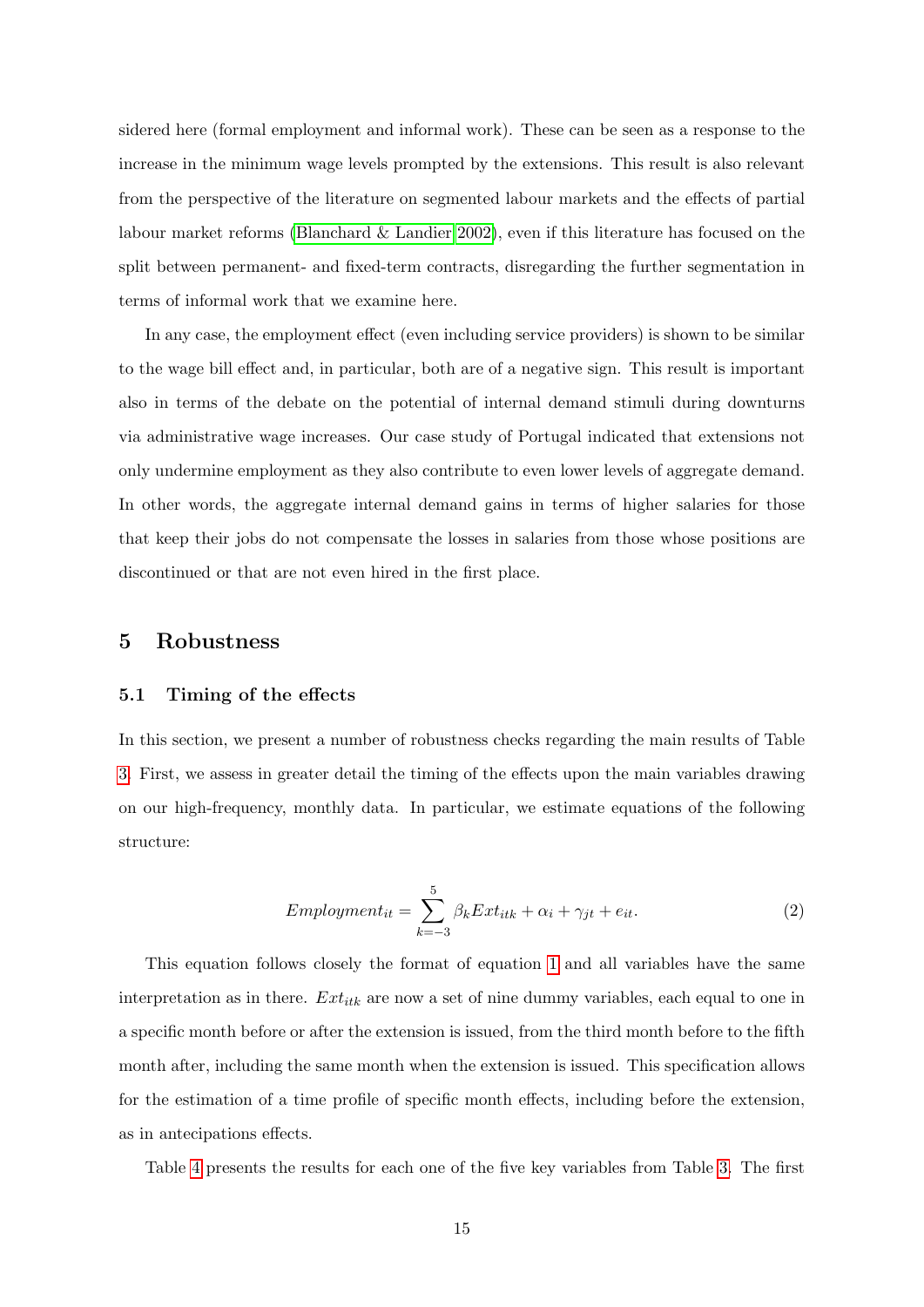<span id="page-16-0"></span>column, concerning the number of formal employees, presents a monotonic path of effects, starting at  $-1.4\%$  in the same month that the extension is issued (significant only at the 10%) level) and increasing gradually to -2.3% (significant at the 5% level) at the fourth month after the extension. The second column examines the effect of extensions on hirings and finds that they have their highest value on the month of the extension, at  $-9.4\%$  (significant at the  $1\%$ level) and average  $-6\%$  (significant at least at the 5% level) along the following four months, except in one case. There is some evidence of antecipation effects, in terms of coefficients significant at the 10% level in the two months before the extension. As to separations, the results indicate that there is not any significant effect across the nine months considered, consistently with the results of Table [3.](#page-29-0)

In terms of wage bills, the effects are significant in the case of formal employees on the first, third and fifth months after the extension, at about -2.5%. In the case of service providers, the effects are significant over the months before the extension, the month of the extension itself and two months after (the first and the fourth), at about 2% to 3%. The last case is the only across the five variables in which there is evidence of effects before the extension is issued, while in the case of the number of workers and hirings there is also evidence of effects in the actual month of the extension.

Overall, this month-by-month analysis supports our choice of a four-month time window for the identification of the main effects. In particular, we find clear spikes in the effects (both in terms of point estimates and statistical significance) across different outcome variables once the extension is in force. These then tend to die out at the end of our preferred time window. In the case of separations, for which we find no evidence of effects in our main results, the detailed month-by-month analysis also indicates no impact of extensions in any of the nine-month period considered.

#### 5.2 Firm types

In our second set of robustness checks, we start by focusing on the effects of extensions upon smaller firms. From our theoretical discussion, any negative effects of extensions on employment are likely to be stronger amongst them. Smaller firms will tend to exhibit lower marginal products of labour, which will make them more sensitive to increases in wage floors, especially when facing liquidity constraints [\(Cabral & Mata 2003\)](#page-24-0). We conduct our analysis of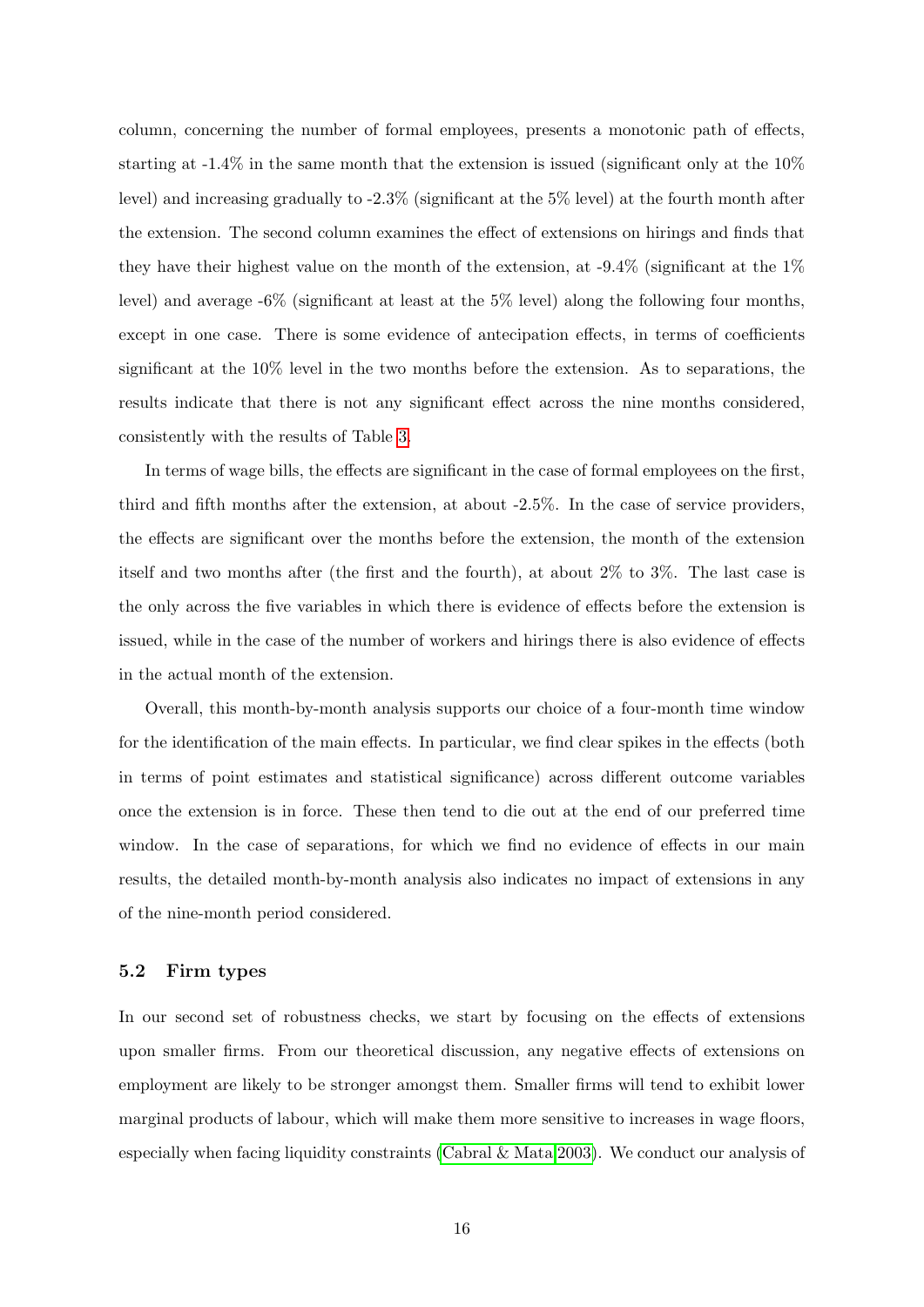this question by constructing a new time series of employment and other variables by industry using only information from firms whose average size over the 2007-2011 period is not greater than nine employees.

The results, presented on the first row of Table [5,](#page-31-0) indicate that the negative effect on employment documented above is not only robust as it increases, by approximately 50%, when focusing on smaller firms: -2.6% for this subset of the firm size distribution, compared to  $-2\%$  for the full population. Hirings are also negatively affected - by  $-2.2\%$  - while, as before, separations do not change systematically in the months just after extensions. Also consistently with the main results, the wage bill of formal workers falls  $(-2.2\%)$ , by slightly less than the effect on the number of workers. The only exception in terms of the similitude of the two sets of results is that, unlike before, there is no positive effect on the wage bill of service providers amongst small firms.

Table [5](#page-31-0) also presents estimates obtained separately for the manufacturing and services sectors. The results again prove robust, in particular the key finding of negative effects on employment, at -1.9% and -1.4% respectively. Separations are not affected, as before, while hirings fall, only significantly in the case of manufacturing. The wage bills also respond in the same direction as in the main results, although only significantly in the case of services (service providers).

#### 5.3 Common support

An important additional area for robustness purposes is the similarity between different sectors. Given our identification approach based on a difference-in-differences estimator, it is important to draw on contrasting sectors that can be argued to provide credible counterfactuals. Table [6](#page-32-0) presents a number of additional analyses under this approach, complementing those by economic sector conducted in the previous subsection.

The first analysis here considers only sectors where extensions are effectively carried out. This choice follows from the fact that, as indicated above, a large number of sectors do not exhibit any extensions over the period concerned, largely because they did not celebrate collective agreements over those years. We consider only the three-digit industries that report at least one extension over the period under analysis and all observations of their five-digit industries. In this way, we can focus on an arguably more comparable control group set of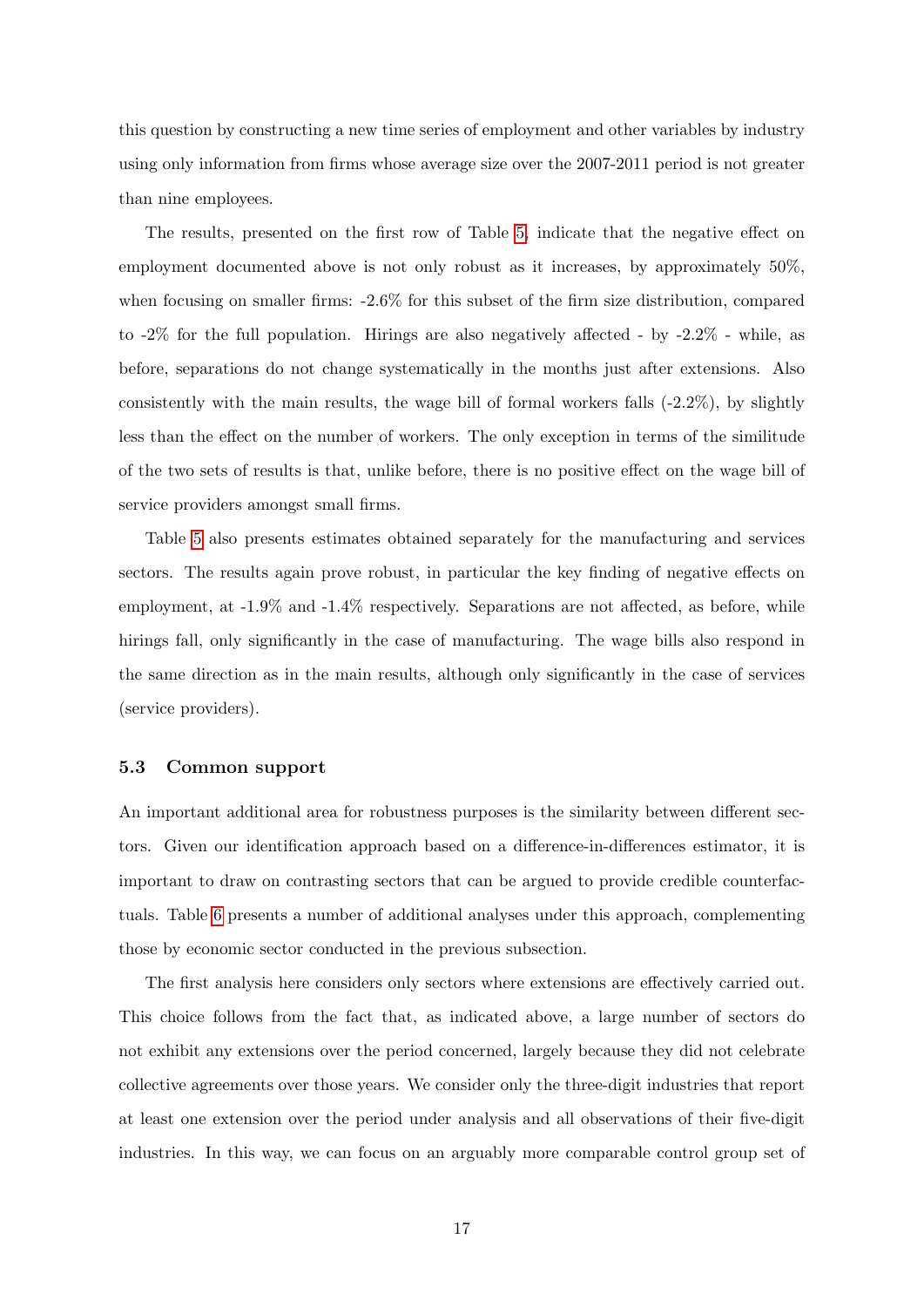industries that do not exhibit extensions, in the spirit of a (difference-in-differences) matching approach, although at a potential cost in terms of the representativeness of the sample.

Reassuringly, the results under this analysis are particularly similar to those of Table [3,](#page-29-0) even if the number of observations falls by approximately half. According to the results presented in the first row of Table [6,](#page-32-0) the effect of extensions on the number of workers and on their wage bill is of  $-1.3\%$  and  $-1.5\%$  (significant at the 1% level), the effect on hirings is  $-3.5\%$ (significant at the  $1\%$  level), the effect on separations is  $-2.3\%$  (significant at the 5% level) while the effect on service providers' wage bill  $(0.9\%)$  is significant only at the 10% level.

The second row of Table [6](#page-32-0) takes a different perspective on the common support criterion by considering only those sectors that consistently report hirings and separations in every month over the 2007-2001 period. This criterion implies that, unlike in previous estimations, the number of observations is always the same for the four main variables (34,260). However, the comparability of treated and control groups is less appropriate than in the approach of the first row given that, for instance, those sectors can belong to very different industries. In any case, once again the same qualitative results are found, namely of decreases in the number of workers and hirings and no effects on separations, despite declines in terms of significance and even magnitude of the coefficients. The negative effect on the main wage bill is not significant, unlike the positive effect of the service providers wage bill.

#### 5.4 Time differences

The third row of Table [6](#page-32-0) is concerned with the sensitivity of the results to different approaches in controlling for time effects. Instead of the already very flexible set of controls adopted in all results, based on a dummy variable for each month of each year in each one-digit industry, we consider here a specification based on quadratic time trends by two-digit industries. The results are again consistent with the previous evidence, in particular in the negative effects on workers and hirings and the positive effect on the service providers' wage bill. However, we find in this case also evidence of a (marginally significant) positive effect on the wage bill of workers.

The last analysis underlines the potential importance of specific time periods in explaining the effects documented. In fact, as in Portugal the years 2008, 2009 and 2011 were of recession while 2007 and 2010 were of moderate growth, these differences in the business cycle may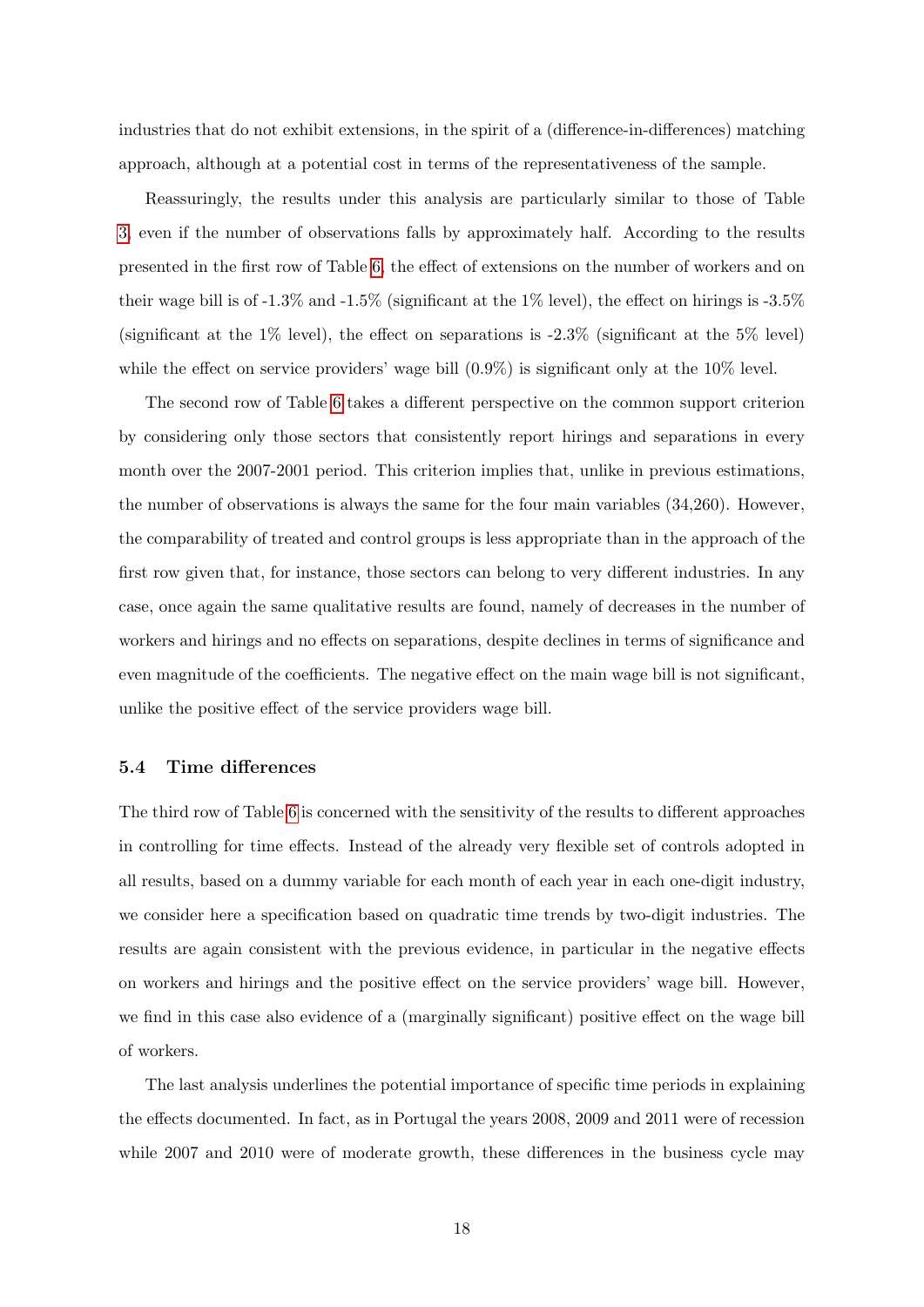<span id="page-19-0"></span>interact in some way with the extensions. Moreover, while extensions were issued across each year, their production of effects tended to be concentrated in January in order to coincide with the production of effects of the underlying collective agreement. This may also generate interactions between the extensions that confound the effect of the latter.

In order to assess in greater detail the possible effects of different extensions over time, we split the observations of the data set into different smaller periods. In particular, we split the five-year period considered in two ways. First, from January 2007 until June 2009 and from July 2009 until December 2011 (first and second rows). Second, January to June and July to December of all years (2007 to 2011, third and fourth main rows). Table [7](#page-33-0) presents the results, which are again very similar to the benchmark findings of Table [3.](#page-29-0) The main effect, on the number of workers, is always significantly negative, ranging between -1.3% and -2.9%. Similarly, the effect of extensions on hirings is always significantly negative, in this case ranging from -3.7% to -4%., as in the cases of the effects on the workers' wage bill. Finally, the effects on separations and the service providers' wage bill are always insignificant, with the exception of the months of July to December, when they are negative (-3.8%) and positive (3.6%), respectively.

#### 5.5 Falsification exercise

The agreement signed between Portugal and the European Union and the International Monetary Fund in May 2011 [\(IMF 2011\)](#page-25-0) led to a suspension of the extension of collective agreements by the new government that took office in June. This suspension was in force until early 2012, when new criteria for extensions were under preparation. However, a number of collective agreements had their administrative process of extension started by June 2011, namely through the publication of notices by the Ministry of Labour indicating the intention of extending such agreements following the request by the collective agreement subscribers.

Although those extensions were not published until mid-2012, they can be used to provide further evidence on the causal interpretation of our results. If, as we argue, following the evidence presented above, the increase in minimum wages determined by extensions hurts employment in the sectors affected, then extensions that are announced but do not actually come into full force should not have such negative, wider employment effects. For instance, an alternative interpretation may be that the negative effects documented here are driven not so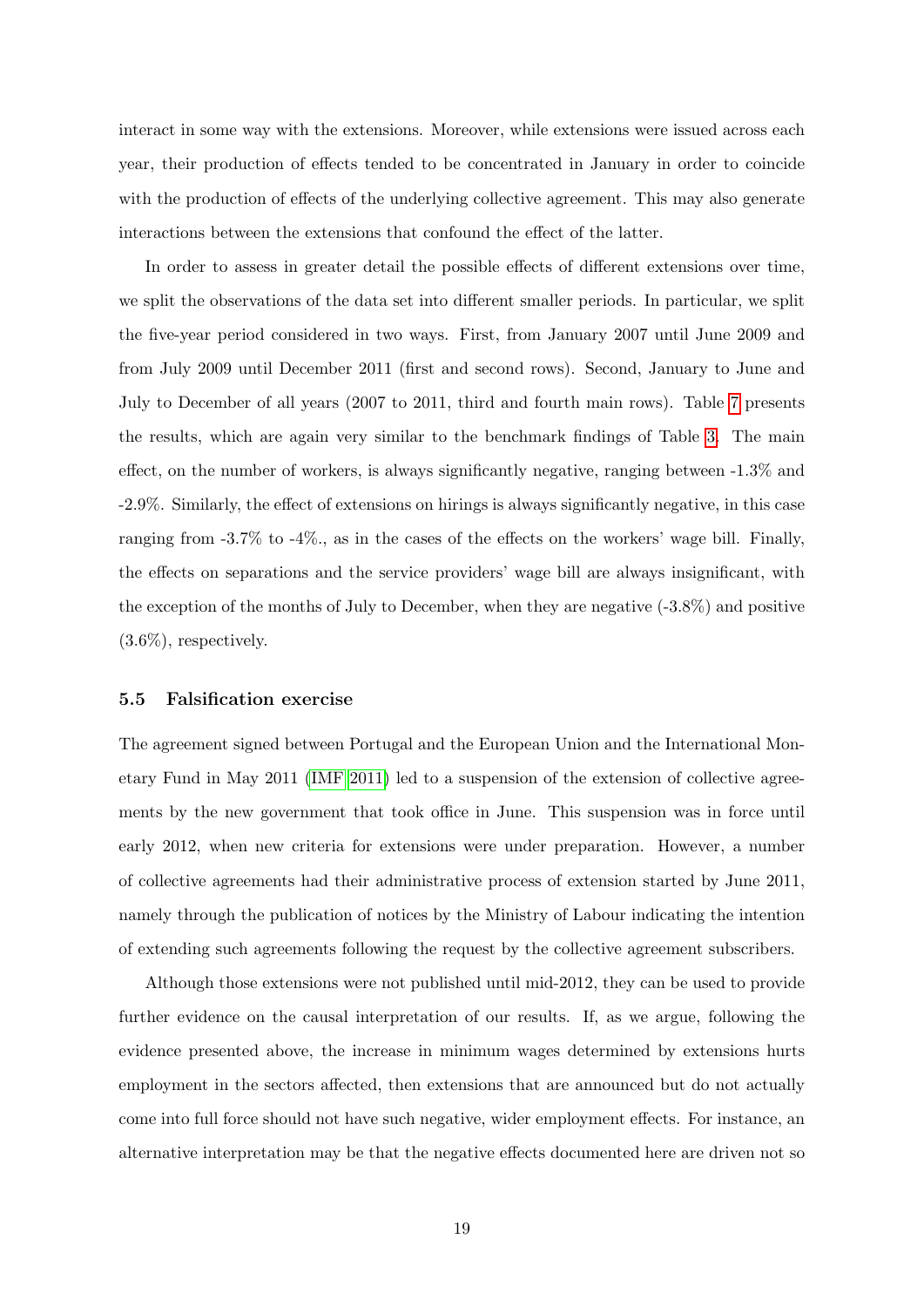much by the extension itself but instead by the coming into force of the collective agreement subject to the extension.<sup>13</sup>

We conduct this additional check on the validity of our results under a falsification approach. More specifically, we identified a set of 15 such potential extensions which had been subject to a preliminary public notice and that also meet the condition of being linkable to collective agreements that were subject to extensions in previous years. These agreements cover a wide set of industries, such as Security services, Chemical and pharmaceutical products, Textiles, Food distribution, Furniture, Merchandising, Meat distribution, Bread, and Fish processing. As explained above, collective agreements tend to be revised regularly, on a yearly or lower frequency. Such revisions tend to be focused on the wage floors set for each job type and job category although they occasionally also include other provisions. This time linkage allows us to use the information collected by the Ministry of Labour regarding the agreements - and their potential extensions - namely along the range of industries potentially affected. This linkage is conducted under the assumption that the industry ranges are unchanged from previous, equivalent collective agreements.

After that, we created a data set with exactly the same characteristics as the one used for our main analysis, except that the only extensions considered are those from the specific set of 15 discussed here, and used it for the same type of analysis presented above, namely those based on equation [1.](#page-13-0) Given that these specific extensions were not issued and the dates when extensions are issued are used for the key right-hand-side four-month dummy variable, we imputed the likely date of issuance based on previous extensions of previous versions of the same reference collective agreements and historical information on the typical time gap until the publication of the extension (two months). In our final data set, only the 15 extensions have the 'Four months post extension' dummies switched on. These are also the only ones whose potential impacts on the dependent variables are considered in the table. Moreover, given that these potential extensions would be issued only between May and September of 2011, we restricted the sample used here to the second half of our period, i.e. to 2009:07- 2011:12 (as in the second main row of Table [7\)](#page-33-0), in order to draw on a more comparable distribution of observations between the 'before' and 'after' periods.

<sup>&</sup>lt;sup>13</sup>This concern is not supported from the results regarding the timing of the effects (Table [4\)](#page-30-0), which tend to coincide with the actual timing of the extension, although in a few cases they start one or two months before. However, even such few indications of 'antecipation' are reconcilable with the fact that extensions are announced before they are issued and come into effect. Moreover, collective agreements are disclosed before that and, over the period examined, were virtually always subject to an extension.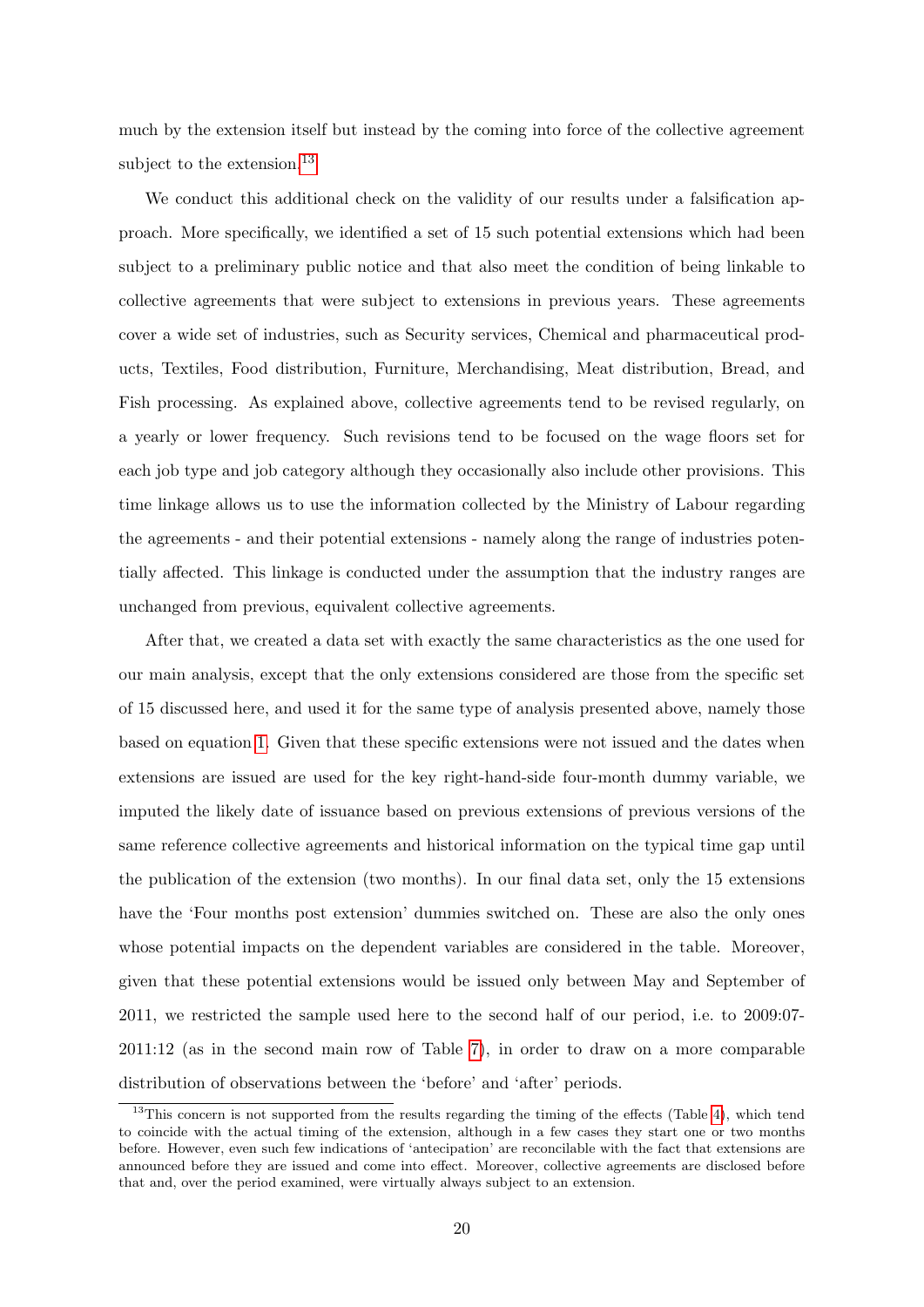<span id="page-21-0"></span>Table [8](#page-34-0) presents the results. Unlike in our main findings (Table [3\)](#page-29-0) on in the results specific to the subperiod considered, we now find that all main coefficients are insignificant, in particular in the case of the number of workers  $(1.2\%$ , with a standard error of  $1.1\%$ ). The only exception is the wage bill of service providers but that has the 'wrong' sign  $(-2.7\%)$  and is significant only at the 10% level. Other restrictions on the data set, similar to previous robustness checks, generate similar results, in particular involving no effects on employment or hirings (results available upon request).

We interpret the results from this falsification exercise as additional evidence of a causal relationship between extensions and the different economic variables studied here, as well as providing a more precise perspective of the actual mechanism underpinning the results. Specifically, we find that only those extensions that become legally binding have negative effects on employment and other economics variables. This result also indicates that collective agreements by themselves do not necessarily have negative effects, provided their scope is not extended beyond bargaining parties.

### 6 Firm entry and exit effects

Given the important effects documented above regarding employment flows, it is of interest to investigate their underpinnings also in terms of the firm entry and exit margins. If the working conditions and, in particular, minimum wages set by extensions are not affordable by some firms, then an effect in terms of firm exit could be anticipated. Similarly, entrepreneurs may be discouraged from launching new businesses when they face less flexibility in the wage conditions that may offer their new workers. This approach is even more relevant given the evidence presented before of stronger negative employment effects amongst smaller firms.

We examine these questions by constructing a new data set derived from the original monthly information on all firms. Specifically, first we identify new firms as those whose individual identifiers appear for the first time in the data in a given month, while old firms are those whose individual identifers appear for the last time in the data in a given month. We then create a count of their number per month, as well as of the number of formal employees and service providers per month. The latter two variables indicate the flows of workers and service providers that join (leave) the industry at the time the firm enters (exits) the market, as in the context of the literature on job and worker flows [\(Abowd et al. 1999\)](#page-24-0). We then employ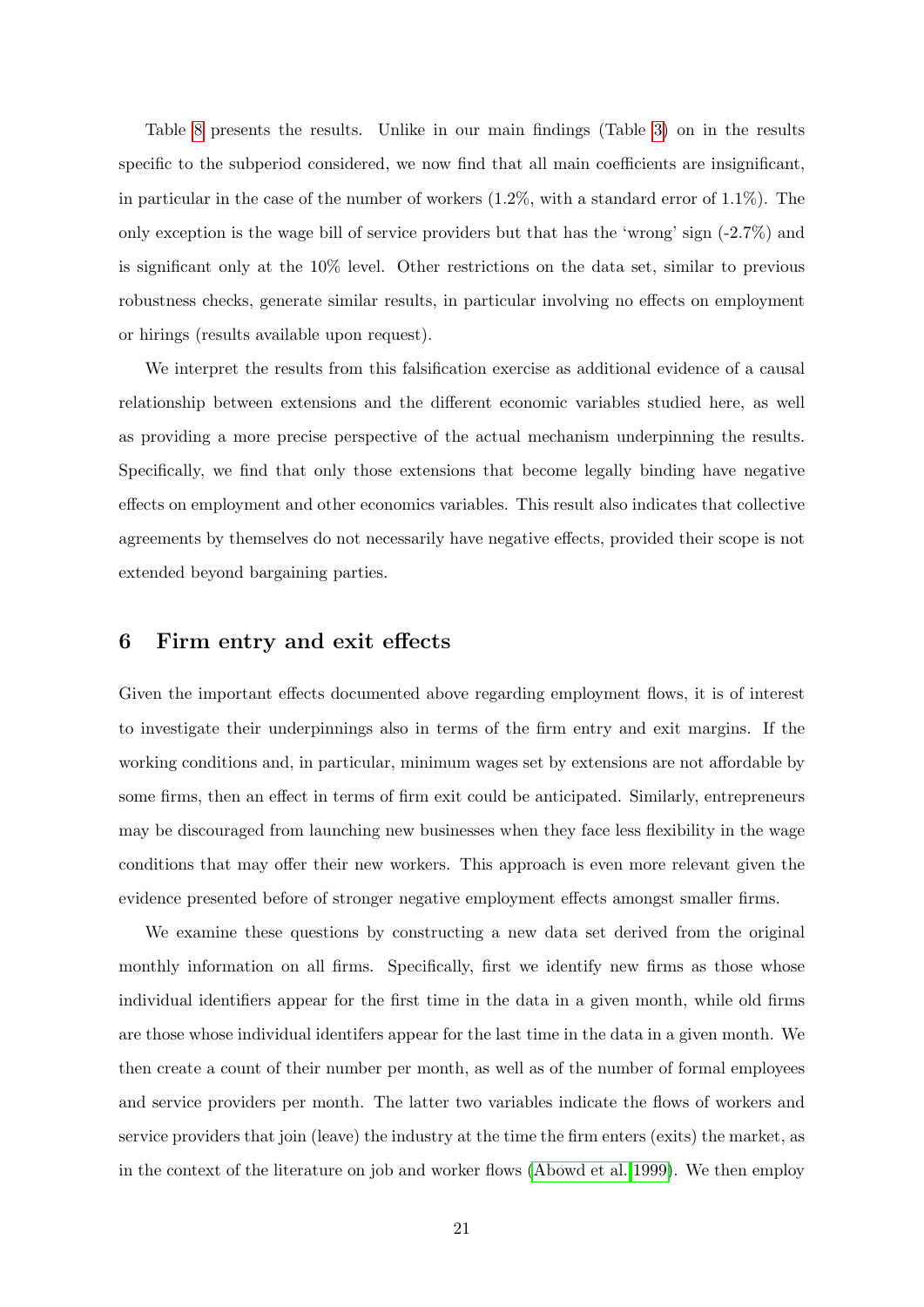the same estimation approach as that of equation [1,](#page-13-0) considering the log of the number of firms, formal employees and service providers as the alternative dependent variables, separately for firm entry and firm exit.

Table [9](#page-35-0) present the results. The first row considers firm entry effects, where all coefficients are statistically insignificant. This indicates that the emergence of new firms is not affected by the extension of collective agreements. The same applies to the time series of formal employees and service providers hired by such new firms, which are not significantly different at the months immediately following the extensions. However, when turning to the second row of Table [9,](#page-35-0) which considers firm exit effects, we find the number of firms that leaves an industry increases significantly - by 4% - over the four months subsequent to an extension. The effect on service providers is similar (4.3%), while the coefficient on the workers specification is also equivalent in magnitude (5%) but, unlike before, not significant.

We take these results - in particular, the increased firm exit - to add further support to the view that extensions create difficulties on some firms, particularly given the noisiness inherent in firm-level monthly data on entry and exit. Such noisiness can explain the absence of significant effects on firm entry, although noncompliance may also be more significant amongst new firms, to the extent that they are not fully aware of all regulations that they are subject to

The fact that the exit effect is significant as far as the number of service providers is concerned but not in terms of formal workers can be potentially explained by a greater reliance upon the former by firms most affected by the extensions. Such firms may have a preference towards informal workers which makes the hardening of the worker conditions imposed on their formal labour force component - which tends to represent a greater share of the total wage bill, at least on average, as discussed before - more difficult to withstand, prompting their closure. Moreover, the difference in the statistical significance between the firm number and workers effects may be explained by a smaller average firm size of firms that exit following an extension. As indicated before, smaller firms have lower average employer association membership rates and are thus less likely to see their interests as far as working conditions considered during their bargaining with unions. Moreover, our results from Section [5.2](#page-16-0) indicate that small firms are more negatively affected by extensions.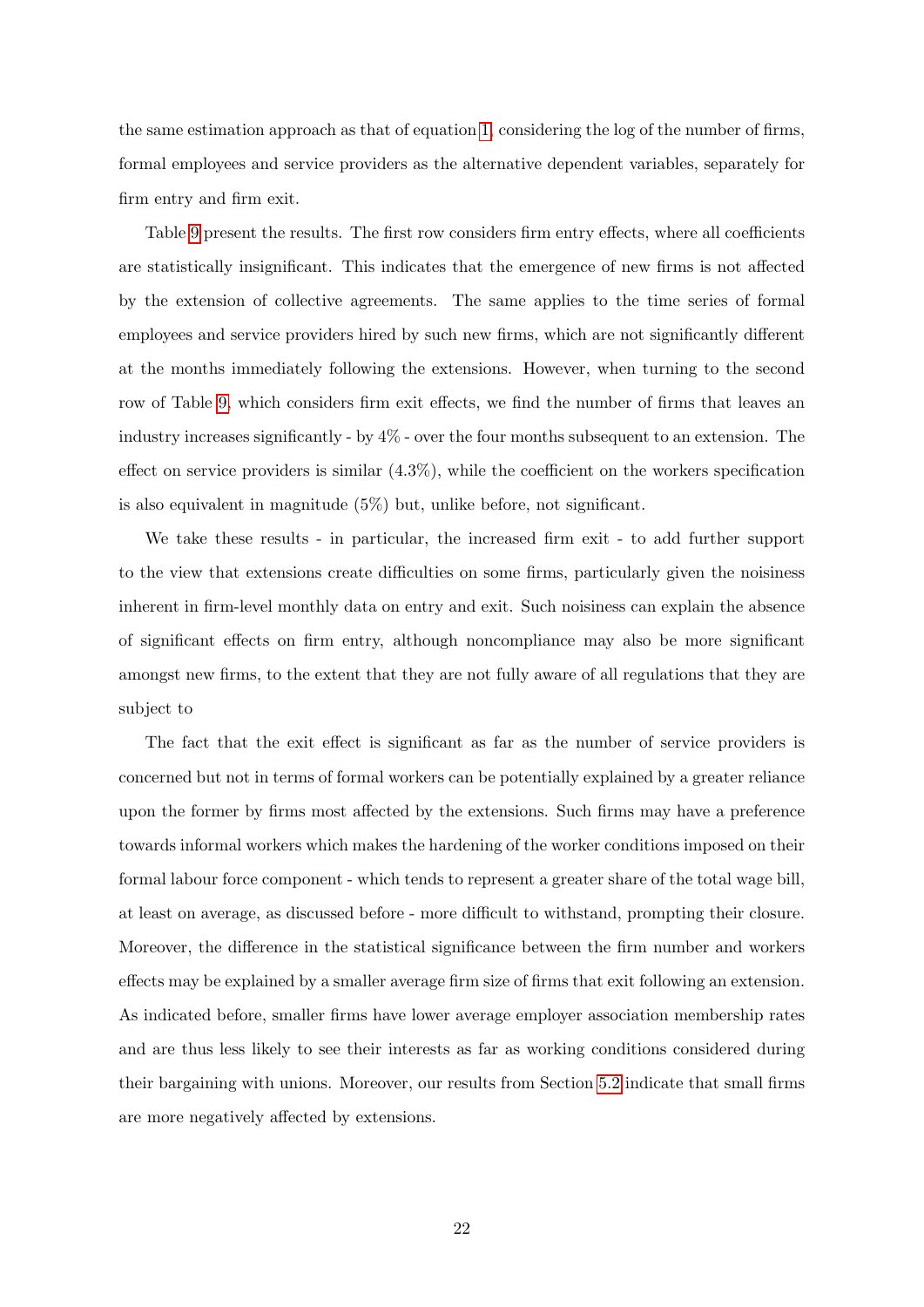## <span id="page-23-0"></span>7 Conclusions

Several countries extend collective bargaining agreements to entire sectors, therefore binding non-subscriber workers and employers and widening substantially the number of minimum wages that may be binding across a given country. These extension procedures may address coordination issues in a sector, freezing competition along some human resource management dimensions, promoting greater equity in pay, fostering investments in human capital and prompting managers to focus their work on other areas of their businesses. On the other hand, extensions may impose sector- and or occupation-specific minimum wages and other work conditions that are not appropriate for many firms and workers, especially if the collective agreement subscribing unions or employer associations are not representative. Moreover, extensions increase the scope for downward nominal wage rigidity, with potential negative effects on employment, particularly during downturns in low-inflation environments as in the eurozone recently.

In this paper, we analyse empirically the impact of extensions along several relevant economic margins drawing on firm-level monthly data for Portugal, a country where such extensions have been widespread until recently, leading to nearly 30,000 de facto minimum wages. Our results, based on a difference-in-differences approach, indicate that extensions have a significantly causal negative effect on employment. In the four months after an extension is issued, formal employment falls on average by 2%. Moreover, this effect is 25% larger across small firms, those less likely to be represented in collective agreements negotiations. Firm closures are also found to increase significantly in the months after an extension is issued in the respective sector.

Furthermore, the effect on sectoral wage bills is also negative, as the employment effect dominates the wage increase resulting from extensions. On the other hand, informal work, which is not subject to collective agreements or to labour law, tends to increase, contributing towards greater labour market segmentation. Such segmentation is also exacerbated given that the employment results are driven by reduced hirings, with likely negative effects namely in terms of youth unemployment.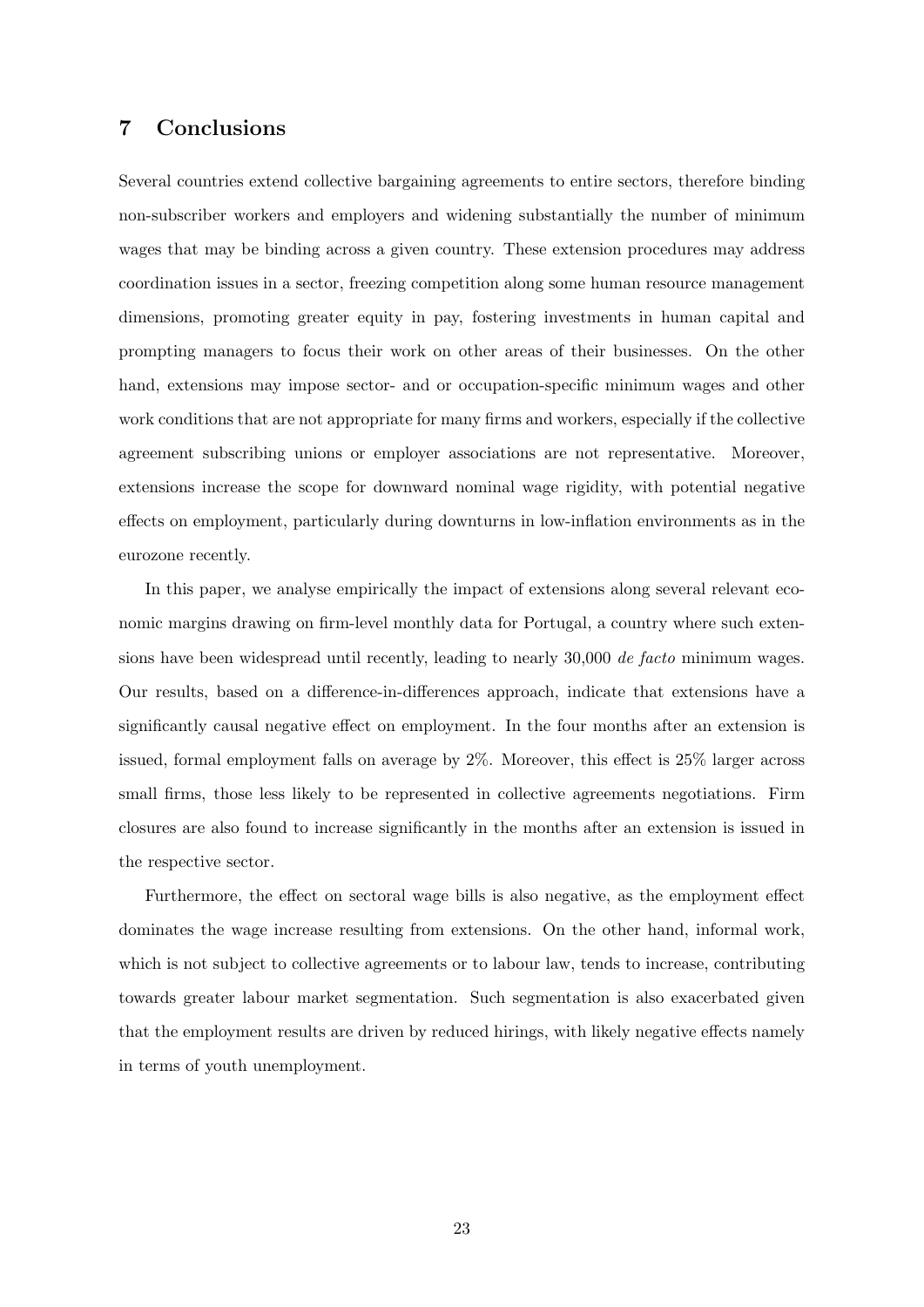## <span id="page-24-0"></span>References

- Abowd, J. M., Corbel, P. & Kramarz, F. (1999), 'The entry and exit of workers and the growth of employment: An analysis of French establishments', Review of Economics and Statistics 81(2), 170–187.
- Abowd, J. M. & Lemieux, T. (1993), 'The effects of product market competition on collective bargaining agreements: The case of foreign competition in Canada', Quarterly Journal of Economics 108(4), 983–1014.
- Avouyi-Dovi, S., Fougre, D. & Gautier, E. (2013), 'Wage rigidity, collective bargaining, and the minimum wage: Evidence from French agreement data', Review of Economics and Statistics 95(4), 1337–1351.
- Blanchard, O. & Landier, A. (2002), 'The perverse effects of partial labour market reform: Fixed-term contracts in France', Economic Journal 112(480), F214–F244.
- Blanchard, O. & Portugal, P. (2001), 'What hides behind an unemployment rate: Comparing Portuguese and U.S. labor markets', American Economic Review 91(1), 187–207.
- Boeri, T. (2012), 'Setting the minimum wage', Labour Economics 19(3), 281–290.
- Cabral, L. & Mata, J. (2003), 'On the evolution of the firm size distribution: Facts and theory', American Economic Review 93(4), 1075–1090.
- Calmfors, L. & Driffill, J. (1988), 'Bargaining structure, corporatism and macroeconomic performance', Economic Policy 3(6), 16–61.
- Card, D., Devicienti, F. & Maida, A. (2014), 'Rent-sharing, holdup, and wages: Evidence from matched panel data', Review of Economic Studies 81(1), 84–111.
- Cardoso, A. R. & Portugal, P. (2005), 'Contractual wages and the wage cushion under different bargaining settings', Journal of Labor Economics 23(4), 875–902.
- Dias, D. A., Marques, C. R. & Martins, F. (2013), 'Wage rigidity and employment adjustment at the firm level: Evidence from survey data', *Labour Economics*  $23(C)$ , 40–49.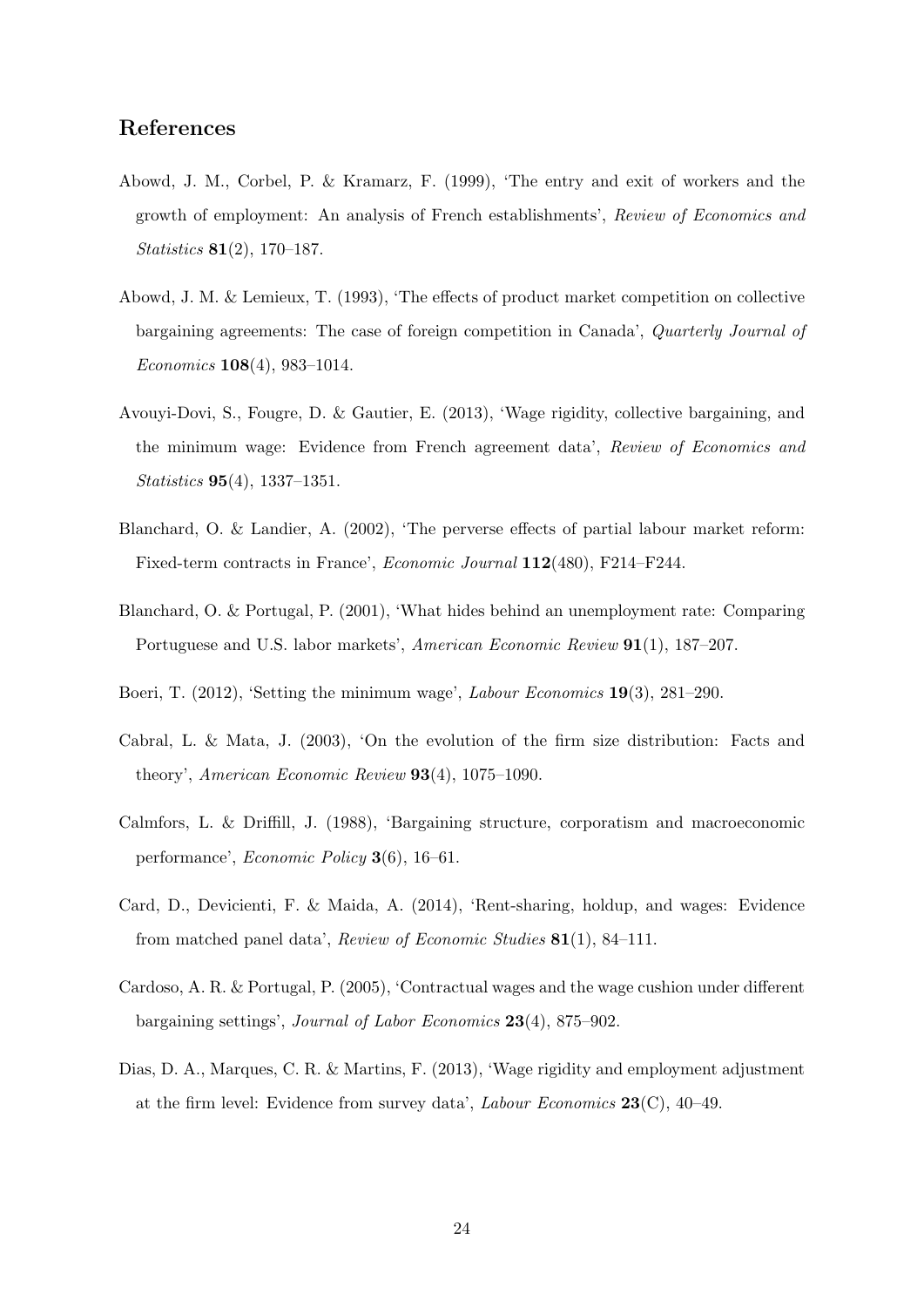- <span id="page-25-0"></span>du Caju, P., Gautier, E., Momferatou, D. & Ward-Warmedinger, M. (2008), Institutional features of wage bargaining in 23 European countries, the US and Japan, ECB Working Paper 974, European Central Bank.
- European Commission (2011), Chapter 4: Wage flexibilisation and the minimum wage, in European Commission, ed., 'Industrial Relations in Europe 2010', European Commission, Brussels.
- Hartog, J., Pereira, P. T. & Vieira, J. C. (2002), 'Bargaining regimes and wages in Portugal', Portuguese Economic Journal 1(3), 237–268.
- Haucap, J., Pauly, U. & Wey, C. (2001), 'Collective wage setting when wages are generally binding: an antitrust perspective', International Review of Law and Economics 21(3), 287– 307.
- IMF (2011), Memorandum of economic and financial policies: Portugal, Technical report, International Monetary Fund, Washington.
- Margolis, D. (1994), Government extension of collective bargaining agreements, Working paper, Universite Paris 1.
- Martins, P. S. (2008), 'Worker churning and firms' wage policies', International Journal of Manpower 29(1), 48–63.
- Martins, P. S. (2009a), 'Dismissals for cause: The difference that just eight paragraphs can make', Journal of Labor Economics 27(2), 257–279.
- Martins, P. S. (2009b), 'Rent sharing before and after the wage bill', *Applied Economics* 41(17), 2133–2151.
- Martins, P. S. (2014), Labour market reforms in Portugal, 2011-2013: An inside perspective, Working paper, Queen Mary, University of London.
- Martins, P. S., Solon, G. & Thomas, J. P. (2012), 'Measuring what employers do about entry wages over the business cycle: A new approach', American Economic Journal: Macroeconomics 4(4), 36–55.
- Martins, P., Snell, A. & Thomas, J. P. (2010), 'Downward Wage Rigidity in a Model of Equal Treatment Contracting', Scandinavian Journal of Economics 112(4), 841–863.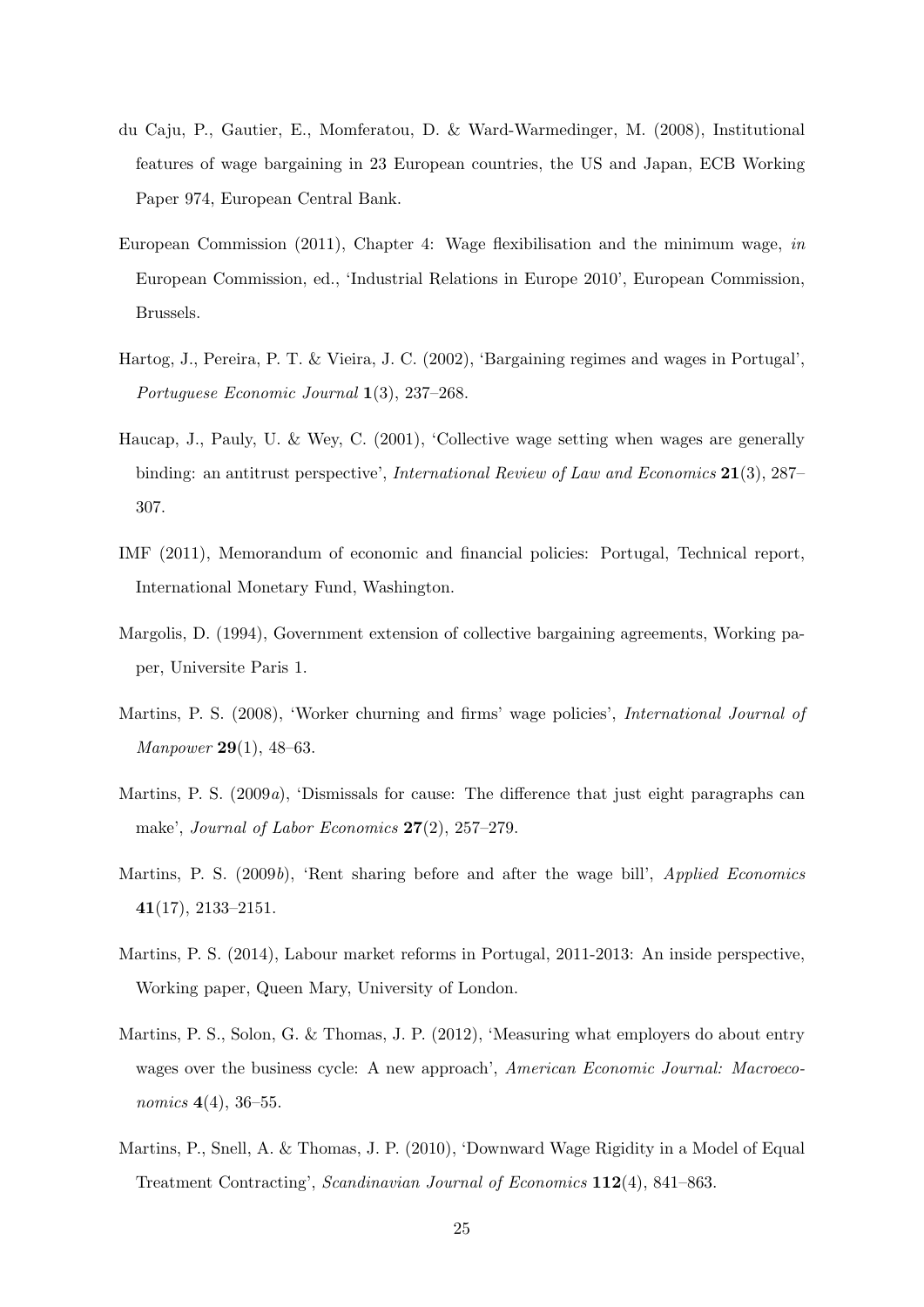- <span id="page-26-0"></span>Murtin, F., de Serres, A. & Hijzen, A. (2013), Unemployment and the automatic extension of collective wage agreements, Working paper, OECD.
- Neumark, D., Salas, J. I. & Wascher, W. (2013), Revisiting the minimum wage-employment debate: Throwing out the baby with the bathwater?, NBER Working Paper 18681.
- Neumark, D. & Wascher, W. (2006), Minimum wages and employment: A review of evidence from the new minimum wage research, NBER Working Paper 12663.
- OECD (2012), OECD economic surveys: Portugal 2012, Report, OECD.
- Portugal, P. & Cardoso, A. R. (2006), 'Disentangling the minimum wage puzzle: An analysis of worker accessions and separations', Journal of the European Economic Association 4(5), 988–1013.
- Portugal, P. & Vilares, H. (2013), Labor unions, union density and the union wage premium, Economic bulletin, Bank of Portugal.
- Steinar, H. & Fredrik, W. (2008), 'Downward Nominal Wage Rigidity in the OECD', B.E. Journal of Macroeconomics  $8(1)$ , 1–50.
- Traxler, F. & Behrens, M. (2002), Collective bargaining coverage and extension procedures, Report, European Industrial Relations Observatory.
- Visser, J. (2013), Wage bargaining institutions: from crisis to crisis, European Economy Economic Papers 488, DG ECFIN, European Commission.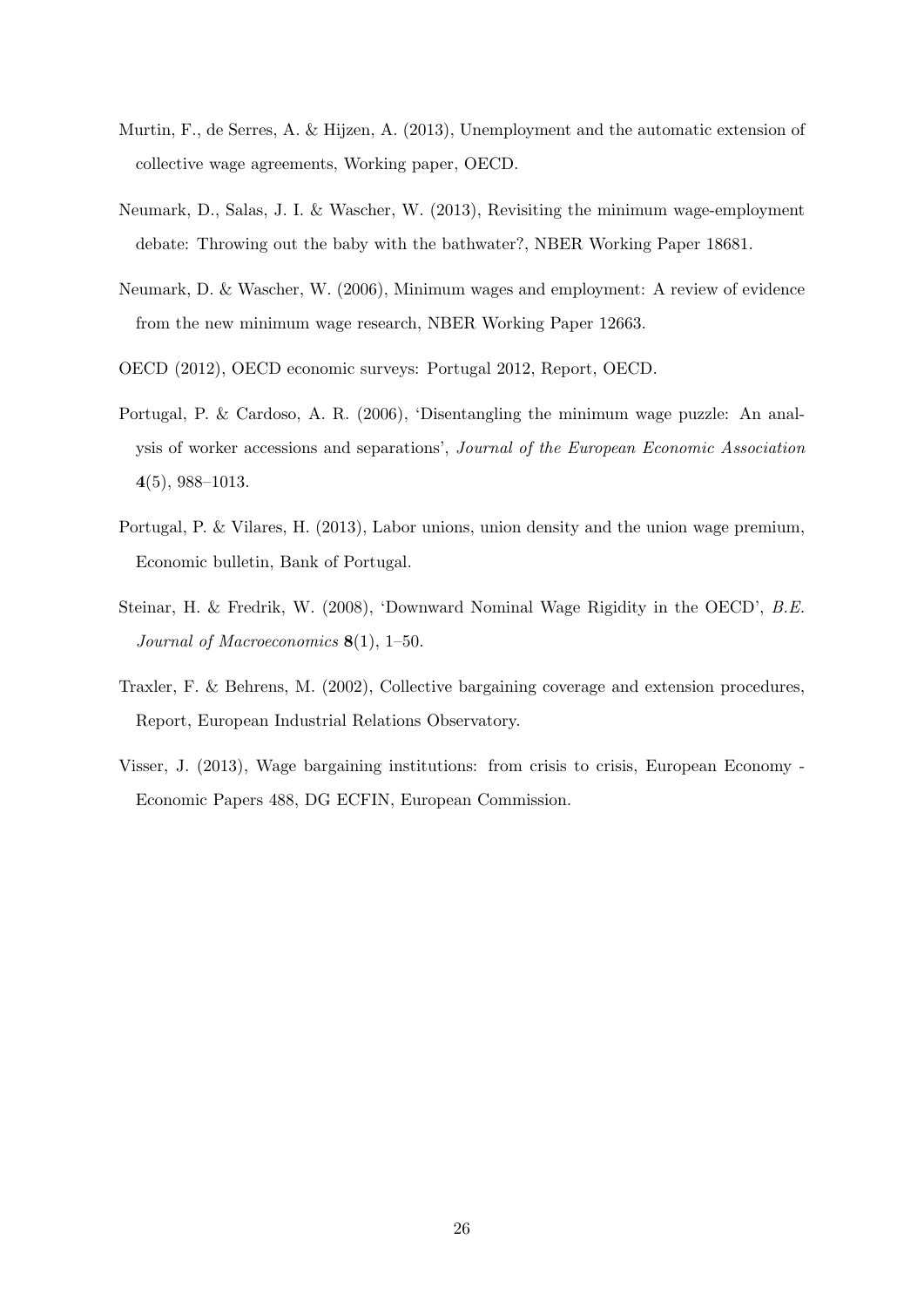## <span id="page-27-0"></span>Tables

| Type       | Sectoral   | Multi-firm           | Firm-specific | Extensions |
|------------|------------|----------------------|---------------|------------|
|            | agreements | agreements           | agreements    |            |
| Year       |            | Number of agreements |               |            |
| $\,2005\,$ | 151        | 28                   | 73            | 56         |
| 2006       | 153        | 26                   | 65            | 192        |
| 2007       | 160        | 27                   | 64            | 104        |
| 2008       | 172        | 27                   | 97            | 178        |
| 2009       | 142        | 22                   | 87            | 128        |
| 2010       | 141        | 25                   | 64            | 140        |
| 2011       | 93         | 22                   | 55            | 24         |
| 2012       | 36         | 9                    | 40            | 13         |
|            |            | Number of workers    |               |            |
| 2005       | 1,015,976  | 68,748               | 36,748        |            |
| 2006       | 1,343,643  | 73,390               | 37,267        |            |
| 2007       | 1,430,660  | 58,233               | 32,384        |            |
| 2008       | 1,778,216  | 47,232               | 69,398        |            |
| 2009       | 1,299,371  | 59,902               | 37,952        |            |
| 2010       | 1,309,267  | 64,455               | 33,344        |            |
| 2011       | 1,160,080  | 52,737               | 24,102        |            |
| 2012       | 291,068    | 26,645               | 9,909         |            |

Table 1: Number of collective agreements and extensions, 2005-2012

Notes: Sectoral agreements ('Contratos coletivos de trabalho') are established between one or more employer associations and one or more unions. Multi-firm agreements ('Acordos coletivos de trabalho') are established between a group of firms and one or more unions. Firm-specific agreements ('Acordos de empresa') are established between one firm and one or more unions. Extensions are issued by the government and widen a collective agreement (typically a sectoral agreement) to the entire sector beyond the workers subject to double affiliation. The number of workers indicated correspond to those bound by a collective agreement after the latter is extended. The number of extensions can exceed that of agreements because extensions can be issued with respect to agreements signed in the previous year.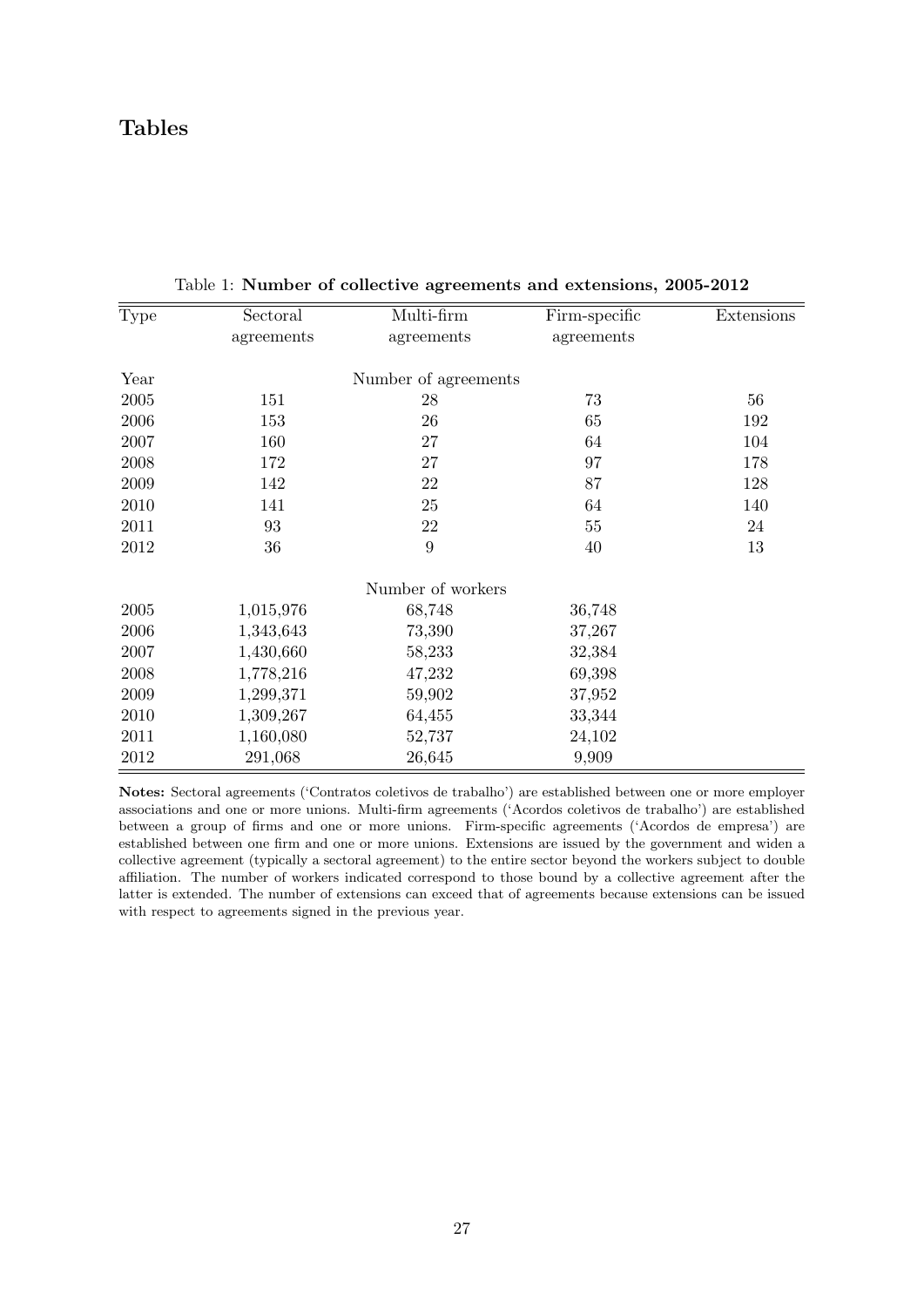<span id="page-28-0"></span>

| Variable                      | Obs   | Mean     | Std. Dev. | Min            | Max           |
|-------------------------------|-------|----------|-----------|----------------|---------------|
| Formal employees              | 83896 | 2095.9   | 6903.3    | $\overline{0}$ | 172165        |
| Service providers             | 83896 | 214.1    | 912.7     | $\Omega$       | 27134         |
| Wage bill (employees)         | 83896 | 2065801  | 6323416   | $\theta$       | $1.93x10^{8}$ |
| Wage bill (service providers) | 83896 | 221225.4 | 841931.4  | $\overline{0}$ | $3.07x10^{7}$ |
| Job creation                  | 76794 | 14.1     | 98.4      | $\Omega$       | 5585          |
| Job destruction               | 83936 | 10.9     | 89.6      | $\Omega$       | 6898          |
| <b>Hirings</b>                | 83896 | 60.1     | 356.3     | $\theta$       | 25609         |
| Separations                   | 83896 | 62.2     | 361.6     | $\Omega$       | 16273         |
| Firm entry                    | 82556 | 2.3      | 8.7       | $\theta$       | 355           |
| Workers (New firms)           | 82556 | 3.7      | 31.6      | $\theta$       | 4936          |
| Firm exit                     | 83936 | 2.5      | 10.5      | 0              | 693           |
| Workers (Exiting firms)       | 83936 | 5.1      | 39.0      | $\Omega$       | 4877          |
| Month                         | 83896 | 6.5      | 3.4       |                | 12            |
| Year                          | 83896 | 2009.0   | 1.4       | 2007           | 2011          |
| Four months post extension    | 83936 | .0318    | .1757     | $\theta$       |               |

Table 2: Descriptive statistics - main data set

Notes: 'Formal employees' denotes the number of formal workers employed across five-digit sectors over the 2007-2011 monthly period. 'Service providers' corresponds to the number of individuals that provide services to firms across the different sector-month observations (outside the scope of a formal labour contract). The two 'Wage bill' variables denote the total pay of workers or service providers in nominal euros. 'Hirings' and 'Separations' are the number of new social security identifiers reported by firms in each month compared to the previous month or that are not reported in the following month, respectively. 'Month' and 'Year' indicate the relevant cell date. 'Four months post extension' is a dummy variable equal to one over the four months immediately after an extension is issued in the respective five-digit sector.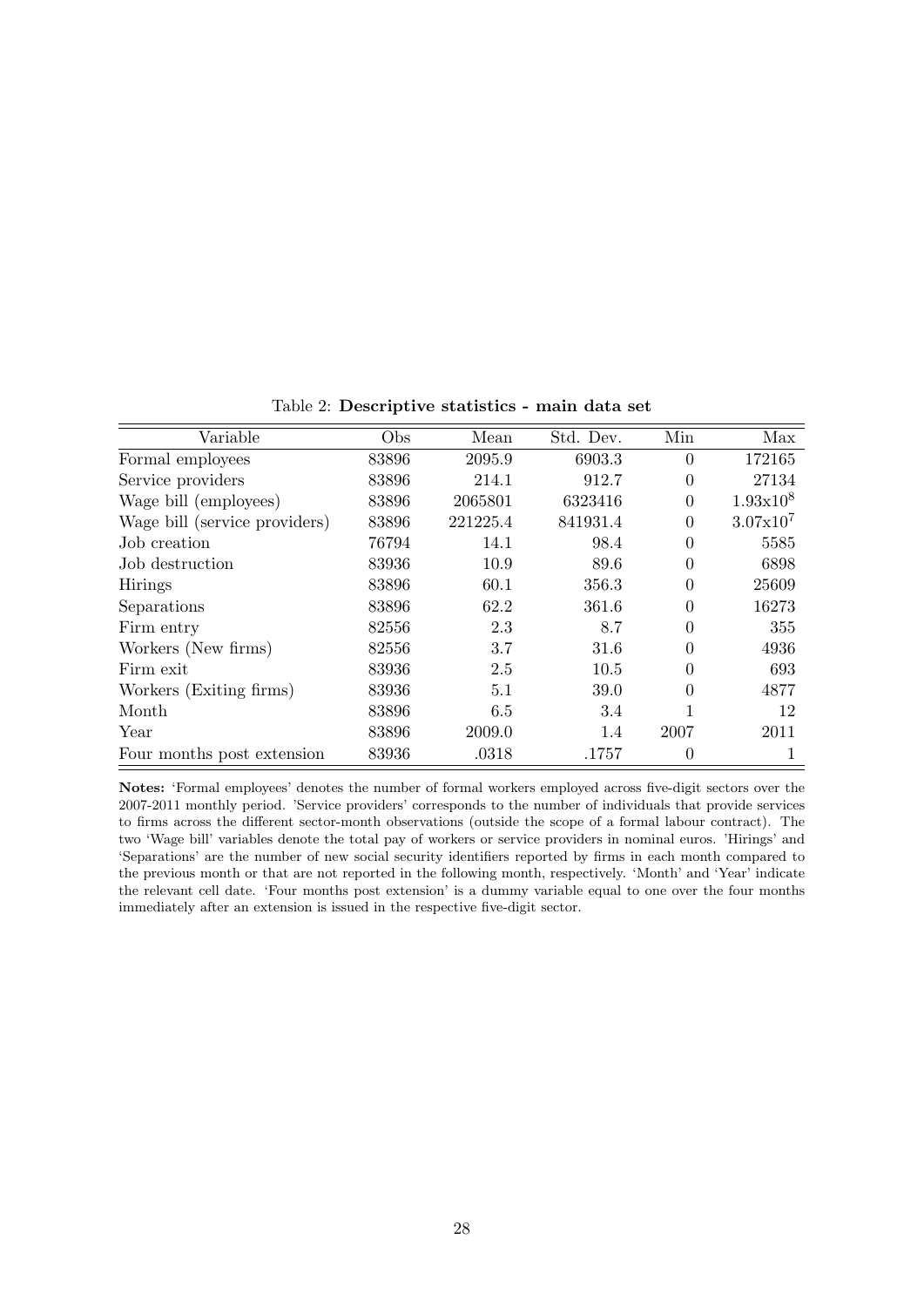<span id="page-29-0"></span>

|                          | $\left  \right $        | $\left( 2\right)$      | $\left(3\right)$        | $\left(4\right)$        |
|--------------------------|-------------------------|------------------------|-------------------------|-------------------------|
|                          | <b>Employees</b>        | Hirings                | Separations             | <b>ServiceProviders</b> |
| Four months<br>post ext. | $-.020$<br>$(.004)$ *** | $-.041$<br>$(.013)***$ | $-.014$<br>(.012)       | .014<br>$(.003)$ ***    |
| Obs.                     | 83358                   | 60179                  | 62457                   | 67911                   |
| $R^2$                    | .988                    | .887                   | .907                    | .983                    |
|                          | Wagebill                | WagebillSP             | TotalWagebill           | AvgWage                 |
| Four months<br>post ext. | $-.022$<br>$(.005)$ *** | .011<br>$(.005)$ **    | $-.020$<br>$(.005)$ *** | $-.002$<br>(.003)       |
| Obs.                     | 83358                   | 67911                  | 83896                   | 83358                   |
| $R^2$                    | .984                    | .975                   | .984                    | .875                    |

Table 3: Main results - Employment and Wages

Notes: Each coefficient reported is obtained from a separate regression based on the dependent variable indicated at the heading of each one of the eight groups of statistics. 'Employees' indicates the total number of employees per sector-month. 'ServiceProviders' corresponds to the number of individual service providers working for each firm in each sector. 'WageBill' ('WageBillSP') corresponds to the total nominal pay of employees (service providers) in each sector. 'TotalWagebill' corresponds to the sum of 'WageBill' and 'WageBillSP'. 'AvgWage' corresponds to the average wage per employee (i.e. the ratio between 'WageBillEe' and 'Workers'). All dependent variables are measured in logs. All specifications include (over 1,400) five-digit-sector fixed effects and (540) month/year/one-digit-industry fixed effects. Robust standard errors. Significance levels: \*: 0.10; \*\*:  $0.05$ ; \*\*\*:  $0.01$ .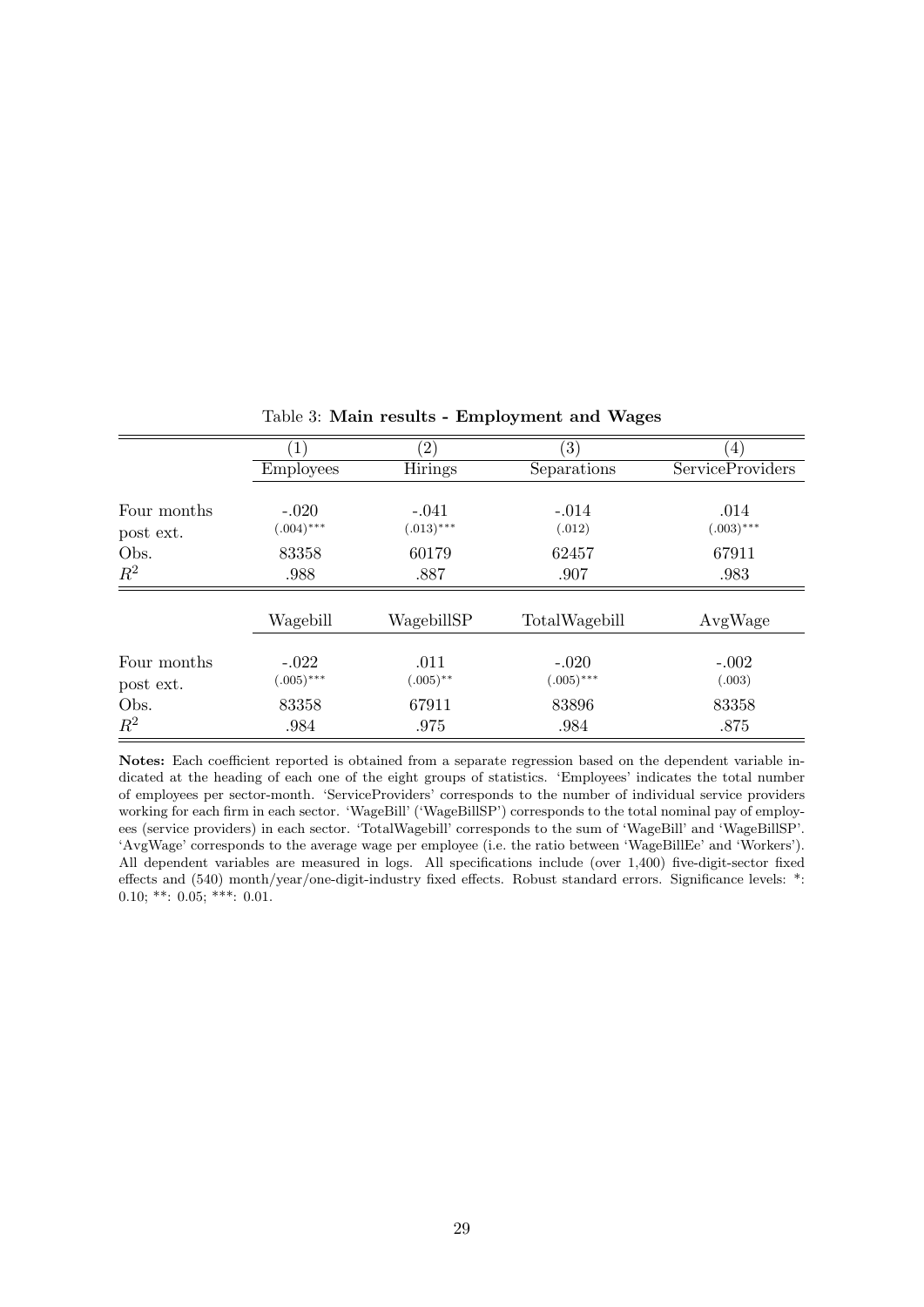<span id="page-30-0"></span>

|         | $\left(1\right)$ | $\left( 2\right)$ | (3)         | $\left(4\right)$ | (5)          |
|---------|------------------|-------------------|-------------|------------------|--------------|
|         | <b>Employees</b> | <b>Hirings</b>    | Separations | Wagebill         | WagebillSP   |
|         |                  |                   |             |                  |              |
| $m(-3)$ | $-.006$          | $-.004$           | $-.019$     | $-.017$          | .031         |
|         | (.008)           | (.022)            | (.020)      | (.013)           | $(.009)$ *** |
| $m(-2)$ | $-.007$          | $-.038$           | $-.028$     | $-.010$          | .033         |
|         | (.008)           | $(.023)*$         | (.021)      | (.010)           | $(.010)$ *** |
| $m(-1)$ | $-.009$          | $-.041$           | .021        | .003             | .029         |
|         | (.007)           | $(.024)^*$        | (.021)      | (.010)           | $(.009)$ *** |
| m(0)    | $-.014$          | $-.095$           | .013        | $-.014$          | .030         |
|         | $(.007)^*$       | $(.025)$ ***      | (.023)      | (.009)           | $(.009)$ *** |
| m(1)    | $-.017$          | $-.069$           | $-.009$     | $-.027$          | .020         |
|         | $(.007)$ **      | $(.026)$ ***      | (.021)      | $(.009)$ ***     | $(.008)$ **  |
| m(2)    | $-.018$          | $-.026$           | $-.018$     | $-.012$          | .010         |
|         | $(.007)$ ***     | (.024)            | (.021)      | (.009)           | (.008)       |
| m(3)    | $-.020$          | $-.043$           | $-.002$     | $-.027$          | $-.001$      |
|         | $(.007)$ ***     | $(.024)^*$        | (.021)      | $(.009)$ ***     | (.009)       |
| m(4)    | $-.023$          | $-.046$           | $-.030$     | $-.017$          | .021         |
|         | $(.007)$ ***     | $(.024)*$         | (.021)      | $(.009)*$        | $(.008)$ **  |
| m(5)    | $-.014$          | .020              | $-.012$     | $-.024$          | .004         |
|         | $(.007)$ **      | (.025)            | (.022)      | $(.008)$ ***     | (.009)       |
| Obs.    | 83358            | 60179             | 62457       | 83358            | 67911        |
| $R^2$   | .988             | .887              | .907        | .984             | .975         |

Table 4: Time profile effects

Notes: The coefficients reported in each column are obtained from separate regressions based on the dependent variable indicated at the heading of the column. 'm(t)' refers to 't' months after the extension is issued (e.g. m(0) refers to the month when the extension is issued and m(-1) to the month before the extension is issued). Dependent variables are measured in logs. All specifications include (over 1,400) five-digit-sector fixed effects and (540) month-year-one-digit-industry fixed effects. See notes to Table [3](#page-29-0) for more information. Robust standard errors. Significance levels: \*: 0.10; \*\*: 0.05; \*\*\*: 0.01.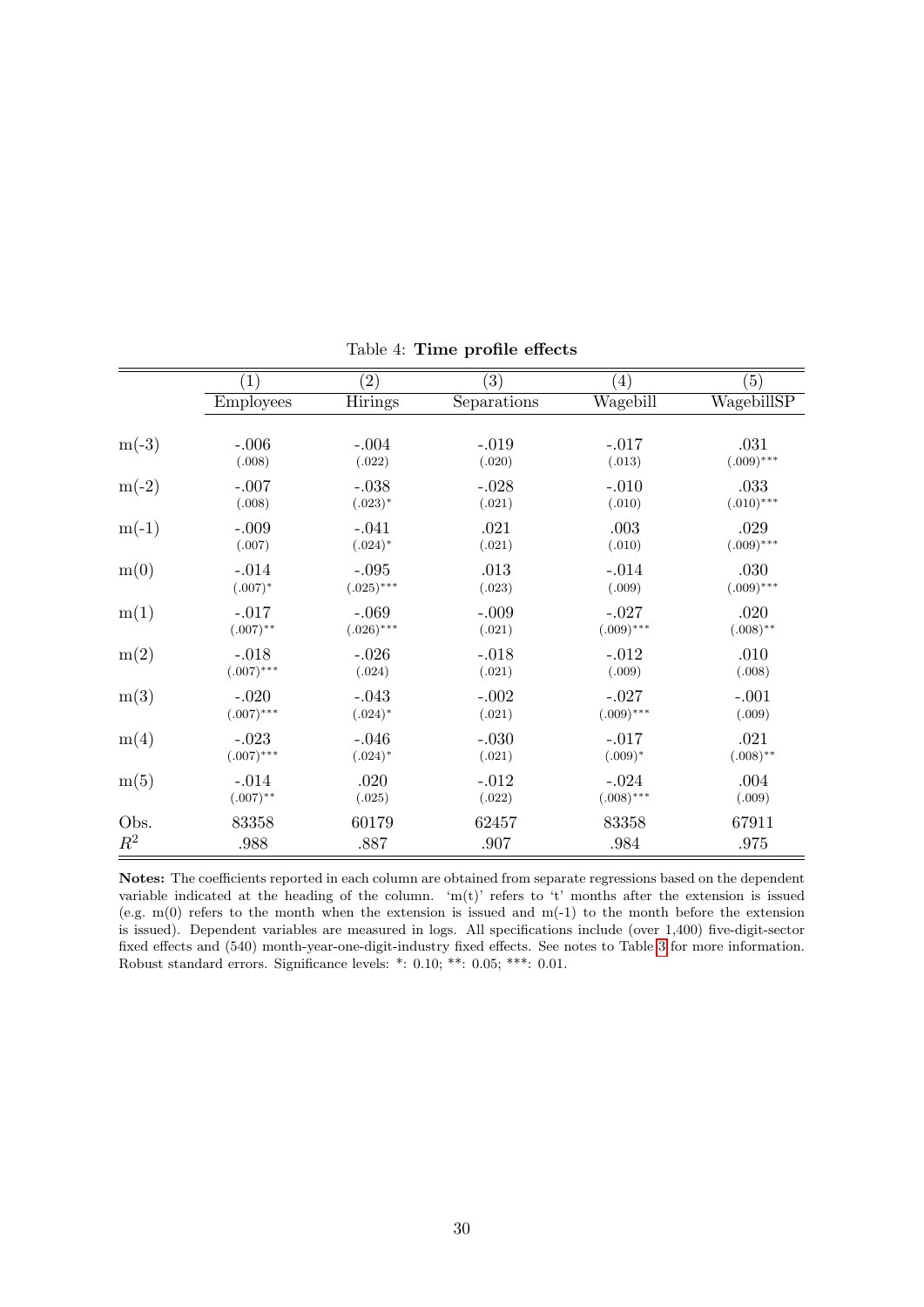<span id="page-31-0"></span>

|                    | $\left( 1\right)$ | $\left( 2\right)$ | (3)         | $\left( 4\right)$ | (5)         |
|--------------------|-------------------|-------------------|-------------|-------------------|-------------|
|                    | <b>Employees</b>  | Hirings           | Separations | Wagebill          | WagebillSP  |
| Small firms only   |                   |                   |             |                   |             |
| Four months        | $-.026$           | $-.022$           | $-.011$     | $-.024$           | .005        |
| post ext.          | $(.004)$ ***      | $(.013)^*$        | (.012)      | $(.005)$ ***      | (.006)      |
| Obs.               | 81434             | 50728             | 53078       | 81434             | 65305       |
| $\mathbb{R}^2$     | .985              | .879              | .89         | .978              | .972        |
| Manufacturing only |                   |                   |             |                   |             |
| Four months        | $-.019$           | $-.057$           | $-.007$     | $-.020$           | .016        |
| post ext.          | $(.006)$ ***      | $(.021)$ ***      | (.018)      | $(.007)$ ***      | $(.007)$ ** |
| Obs.               | 31007             | 19516             | 21103       | 31007             | 23097       |
| $\mathbb{R}^2$     | .989              | .819              | .861        | .986              | .975        |
| Services only      |                   |                   |             |                   |             |
| Four months        | $-.014$           | .008              | .007        | $-.016$           | .005        |
| post ext.          | $(.005)$ ***      | (.018)            | (.016)      | $(.007)$ **       | (.008)      |
| Obs.               | 42172             | 33636             | 34179       | 42172             | 36737       |
| $R^2$              | .986              | .904              | .919        | .982              | .976        |

Table 5: Robustness checks I - Firm size and sectors

Notes: 'Small firms' refers to results based on a sector-level data set constructed only from firms that employ a mean of employees below 10 over the period available. 'Manufacturing (services) only' refers to results based on a sector-level data set constructed only from ISIC rev 4 sectors 10 to 33 (45 to 98) firms. Dependent variables are measured in logs. All specifications include (over 1,400) five-digit-sector fixed effects and (540) month-year-one-digit-industry fixed effects. See notes to Table [3](#page-29-0) for more information. Robust standard errors. Significance levels: \*: 0.10; \*\*: 0.05; \*\*\*: 0.01.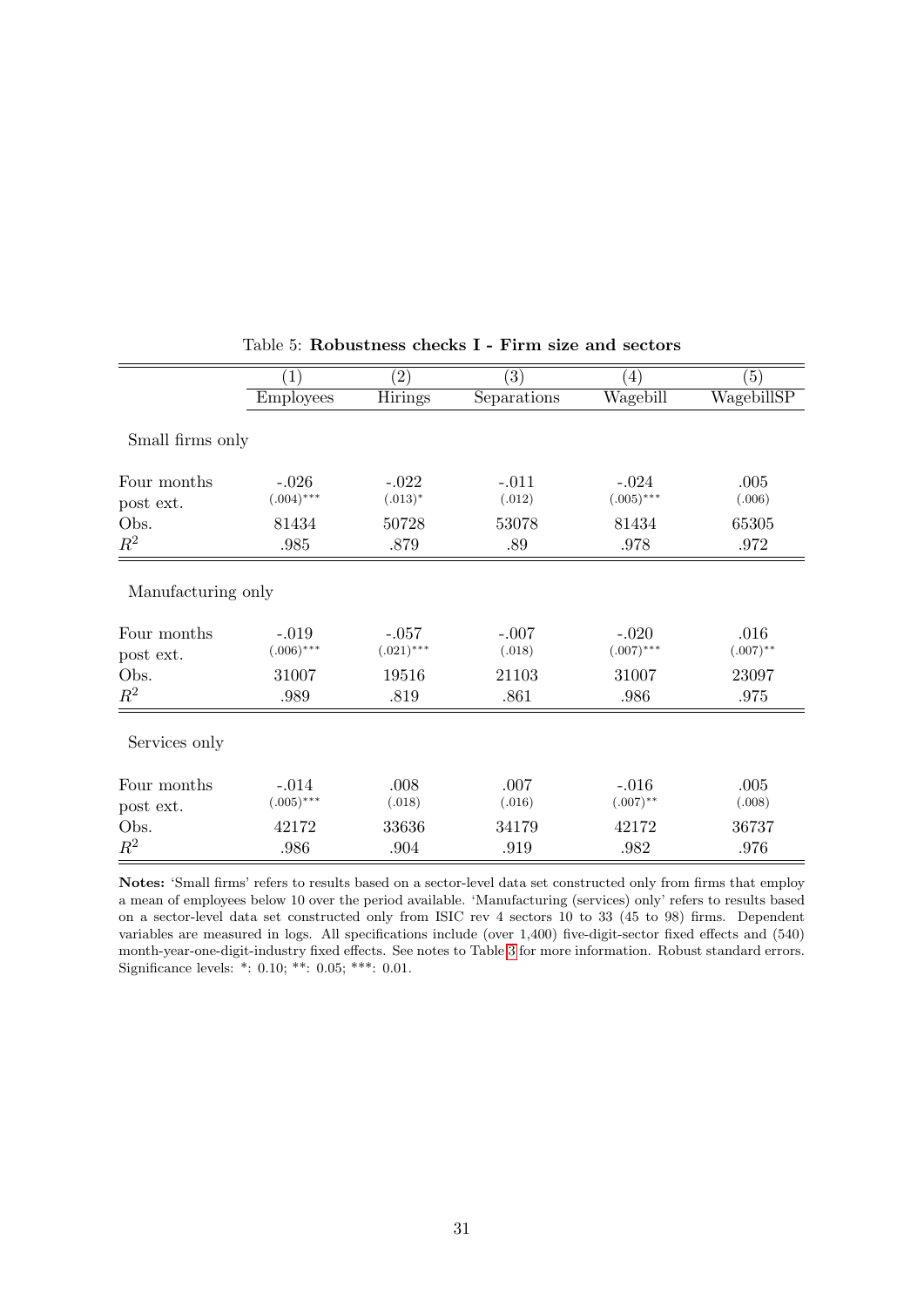|                                                                 | $\left( 1\right)$              | $\left( 2\right)$          | $\left( 3\right)$         | $\left( 4\right)$          | (5)                           |
|-----------------------------------------------------------------|--------------------------------|----------------------------|---------------------------|----------------------------|-------------------------------|
|                                                                 | <b>Employees</b>               | Hirings                    | Separations               | Wagebill                   | WagebillSP                    |
| Sectors with extensions                                         |                                |                            |                           |                            |                               |
| Four months<br>post ext.                                        | $-.015$<br>$(.004)$ ***        | $-.035$<br>$(.014)$ ***    | $-.023$<br>$(.012)$ **    | $-.017$<br>$(.005)$ ***    | .009<br>$(.005)^*$            |
| Obs.                                                            | 43909                          | 34250                      | 35378                     | 43909                      | 37775                         |
| $\mathbb{R}^2$                                                  | .992                           | .897                       | .915                      | .989                       | .984                          |
| Sectors with constant flows<br>Four months<br>post ext.<br>Obs. | $-.004$<br>$(.002)^*$<br>34260 | $-.014$<br>(.014)<br>34260 | .00003<br>(.011)<br>34260 | $-.003$<br>(.003)<br>34260 | .014<br>$(.004)$ ***<br>33910 |
| $\mathbb{R}^2$                                                  | .992                           | .876                       | .905                      | .989                       | .978                          |
| Alternative time controls                                       |                                |                            |                           |                            |                               |
| Four months<br>post ext.                                        | $-.014$<br>$(.004)$ ***        | $-.008$<br>(.014)          | .001<br>(.012)            | $-.019$<br>$(.005)$ ***    | .008<br>$(.005)^*$            |
| Obs.                                                            | 83358                          | 60179                      | 62457                     | 83358                      | 67911                         |
| $R^2$                                                           | .988                           | .878                       | .9                        | .983                       | .974                          |
|                                                                 |                                |                            |                           |                            |                               |

<span id="page-32-0"></span>

| Table 6: Robustness checks II - Common support and time controls |
|------------------------------------------------------------------|
|------------------------------------------------------------------|

Notes: 'Sectors with constant flows' are the five-digit industries that always report both positive hirings and positive separations over the observations available. 'Sectors with extensions' are the five-digit industries under three-digit industries that report at least one extension over the period under analysis. 'Alternative time controls' controls for quadratic time trends by two-digit industries (instead of one-digit-industry month/year dummies). Dependent variables are measured in logs. All specifications include (over 1,400) five-digit-sector fixed effects. The first two specifications also include (540) month-year-one-digit-industry fixed effects. See notes to Table [3](#page-29-0) for more information. Robust standard errors. Significance levels: \*: 0.10; \*\*: 0.05; \*\*\*: 0.01.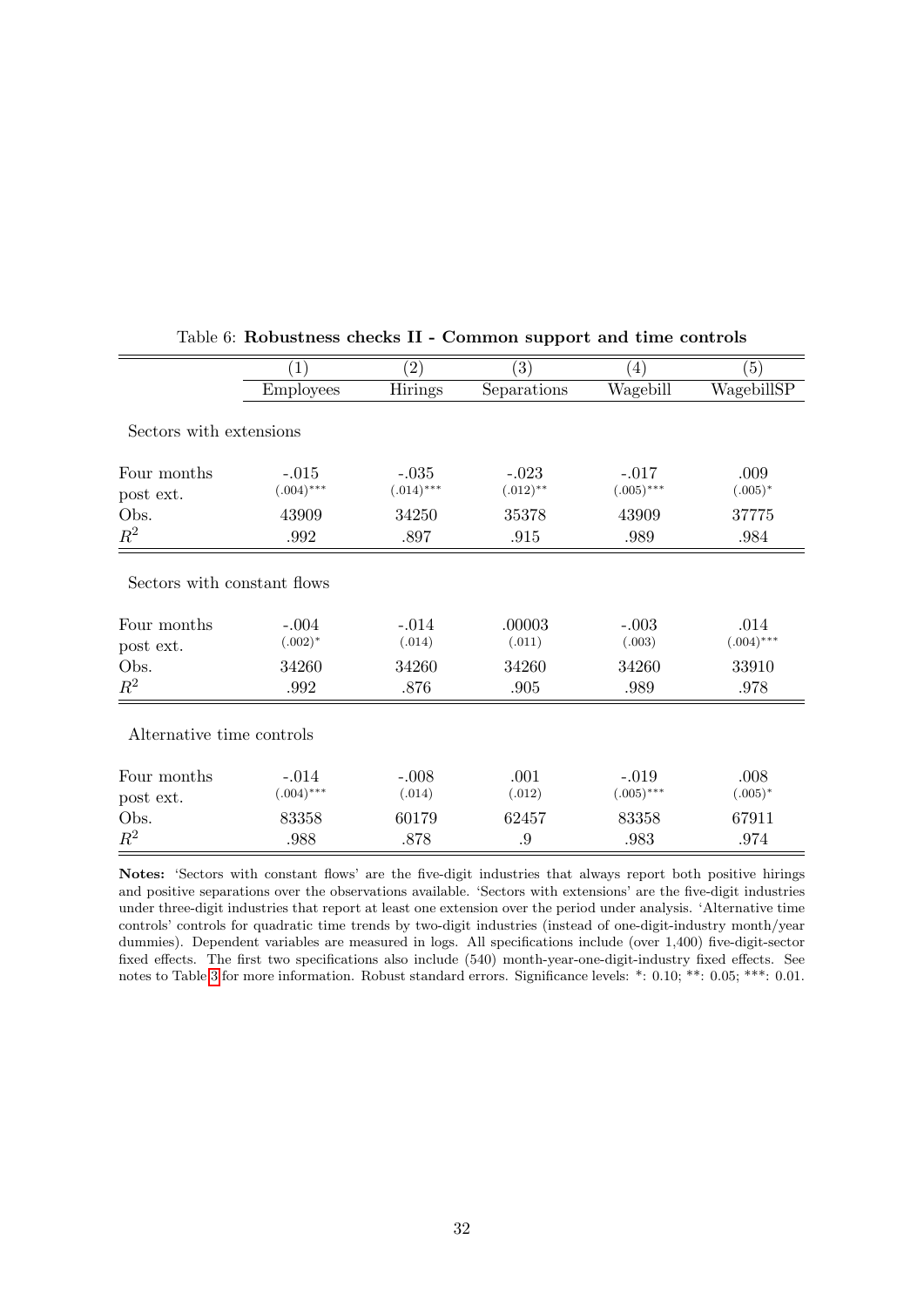<span id="page-33-0"></span>

|                          | (1)              | (2)         | (3)         | (4)          | (5)          |
|--------------------------|------------------|-------------|-------------|--------------|--------------|
|                          | <b>Employees</b> | Hirings     | Separations | Wagebill     | WagebillSP   |
|                          |                  |             |             |              |              |
| 2007:01-2009:06 only     |                  |             |             |              |              |
| Four months              | $-.029$          | $-.040$     | $-.004$     | $-.024$      | $-.003$      |
| post ext.                | $(.006)$ ***     | $(.021)^*$  | (.018)      | $(.008)$ *** | (.009)       |
| Obs.                     | 41470            | 30956       | 31482       | 41470        | 33744        |
| $\mathbb{R}^2$           | .99              | .901        | .916        | .986         | .975         |
|                          |                  |             |             |              |              |
| 2009:07-2011:12 only     |                  |             |             |              |              |
| Four months              | $-.013$          | $-.035$     | $-.022$     | $-.021$      | $-.007$      |
| post ext.                | $(.004)$ ***     | $(.018)^*$  | (.015)      | $(.005)$ *** | (.005)       |
| Obs.                     | 41888            | 29223       | 30975       | 41888        | 34167        |
| $R^2$                    | .995             | .894        | .915        | .993         | .989         |
| January-June, all years  |                  |             |             |              |              |
| Four months              | $-.014$          | $-.040$     | .007        | $-.015$      | $-.000$      |
| post ext.                | $(.005)$ ***     | $(.018)$ ** | (.016)      | $(.007)$ **  | (.007)       |
| Obs.                     | 48654            | 34585       | 36647       | 48654        | 39610        |
| $\mathbb{R}^2$           | .988             | .886        | .909        | .984         | .977         |
| July-December, all years |                  |             |             |              |              |
| Four months              | $-.024$          | $-.037$     | $-.038$     | $-.021$      | .036         |
| post ext.                | $(.007)$ ***     | $(.021)^*$  | $(.017)$ ** | $(.008)$ *** | $(.009)$ *** |
| Obs.                     | 34704            | 25594       | 25810       | 34704        | 28301        |
| $\mathbb{R}^2$           | .987             | .9          | .916        | .985         | .975         |

| Table 7: Robustness checks III - Different time periods |  |  |  |  |  |
|---------------------------------------------------------|--|--|--|--|--|
|---------------------------------------------------------|--|--|--|--|--|

Notes: '2007:01-2009:06' ('2009:07-2011:12') corresponds to observations from January 2007 until June 2009 (July 2009 until December 2011). 'January-June' ('July-December') corresponds to observations from January to June (July to December) in each year. Dependent variables are measured in logs. All specifications include (over 1,400) five-digit-sector fixed effects and (540) month-year-one-digit-industry fixed effects. See notes to Table [3](#page-29-0) for more information. Robust standard errors. Significance levels: \*: 0.10; \*\*: 0.05; \*\*\*: 0.01.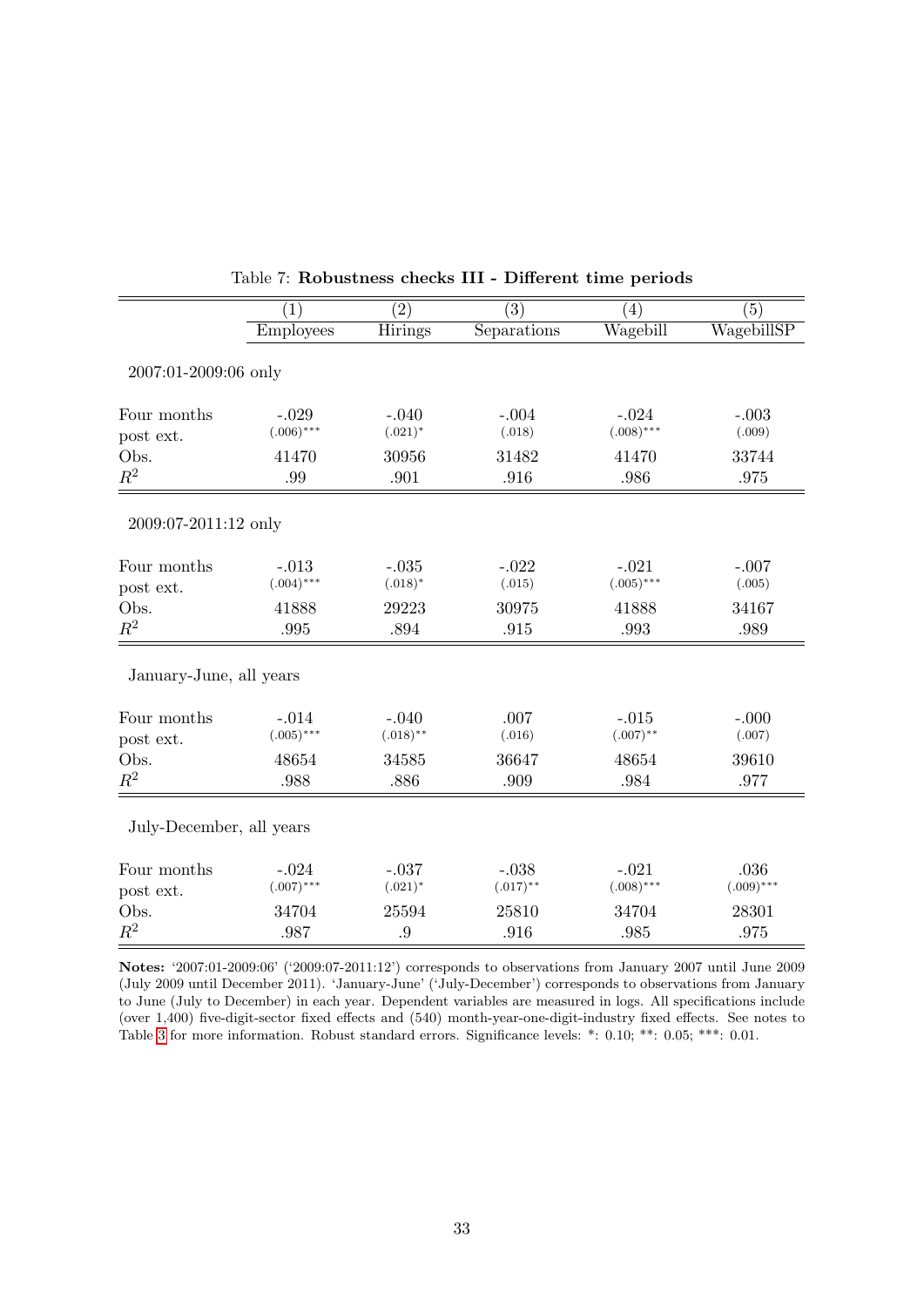|                | $\pm$            | $^{\prime}2$   | $\left(3\right)$ | $\overline{4}$ | 5          |
|----------------|------------------|----------------|------------------|----------------|------------|
|                | <b>Employees</b> | <b>Hirings</b> | Separations      | Wagebill       | WagebillSP |
| Four months    | .012             | $-.055$        | $-.010$          | .004           | $-.027$    |
| post ext.      | (.011)           | (.049)         | (.040)           | (.015)         | $(.015)^*$ |
| Obs.           | 41888            | 29223          | 30975            | 41888          | 34167      |
| $\mathbb{R}^2$ | .995             | .894           | .915             | .993           | .989       |

<span id="page-34-0"></span>Table 8: Falsification exercise - Extensions planned but not issued

Notes: These results are based on a subset of 15 potential extensions that were considered publicly by the Labour Ministry in 2011 but were not issued. The results presented are based on an imputation of the likely date of issuance and information on the industry impact of the extensions based on previous extensions of previous versions of the same reference collective agreements and historical information on the time gap until the publication of the extension. Only the 15 extensions switch on the 'Four months post extension' dummies whose potential impact on the dependent variables is considered in the table.The analysis covers the period 2009:07-2011:12. Dependent variables are measured in logs. All specifications include (over 1,400) five-digitsector fixed effects and month-year-one-digit-industry fixed effects. See notes to Table [3](#page-29-0) for more information. Robust standard errors. Significance levels: \*: 0.10; \*\*: 0.05; \*\*\*: 0.01.